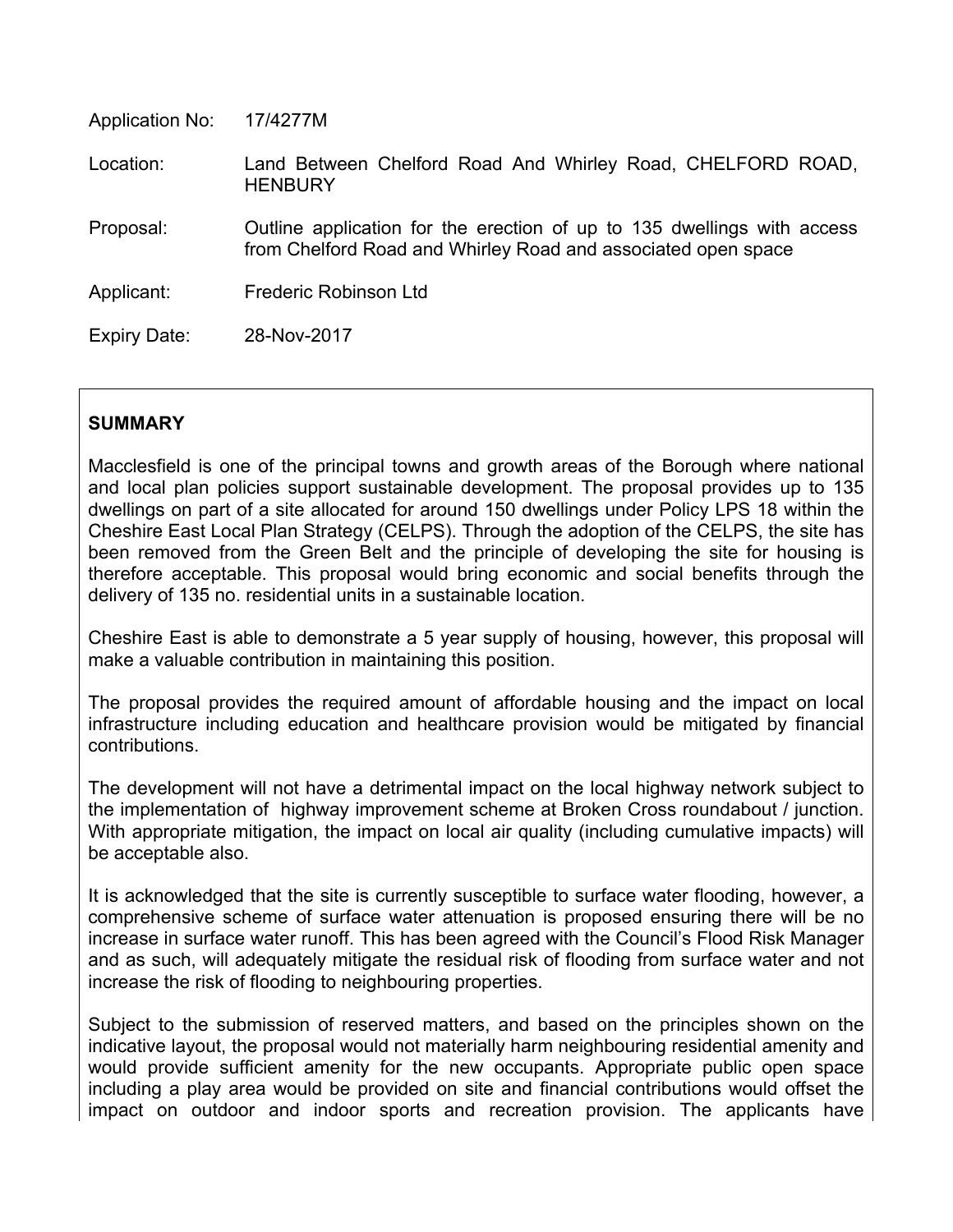demonstrated general compliance with national and local guidance in a range of areas including ecology, trees, landscape impact and noise.

On this basis, the proposal is for sustainable development which would bring environmental, economic and social benefits and is therefore considered to be acceptable in the context of the relevant policies of the adopted Cheshire East Local Plan Strategy, the saved policies of the Macclesfield Borough Local Plan and advice contained within the NPPF. In accordance with Sec.38 (6) of the Planning and Compulsory Purchase Act 2004 and paragraph 11 of the Framework, the proposals should therefore be approved without delay.

### **SUMMARY RECOMMENDATION**

**Approve subject to conditions and a s106 agreement.**

### **PROPOSAL**

This application seeks outline planning permission with all matters reserved (except for means of access), for the erection of up to 135 dwellings with associated open space on land to the north of Chelford Road, Macclesfield. Vehicular access would be taken from Chelford Road and a pedestrian / cycle access would be provided off Whirley Road.

### **DESCRIPTION OF SITE AND CONTEXT**

This application relates to a greenfield site lying to the west of Macclesfield to the north of Chelford Road and to the South-West of Whirley Road and stretches between Macclesfield and Henbury. Surrounding uses include mainly residential and agricultural land. Whirley Primary School lies to the north-west. The site measures approximately 5.37 hectares in size and is positioned directly to the rear of properties fronting Chelford Road and Whirley Road. The site forms part of an allocated site for housing development under Policy LPS 18 of the Cheshire East Local Plan Strategy (CELPS).

### **RELEVANT HISTORY**

None

**POLICIES**

#### **Development Plan**

Cheshire East Local Plan Strategy MP1 Presumption in favour of sustainable development PG1 Overall Development Strategy PG2 Settlement hierarchy PG7 Spatial Distribution of Development SD1 Sustainable Development in Cheshire East SD2 Sustainable Development Principles IN1 Infrastructure IN2 Developer Contributions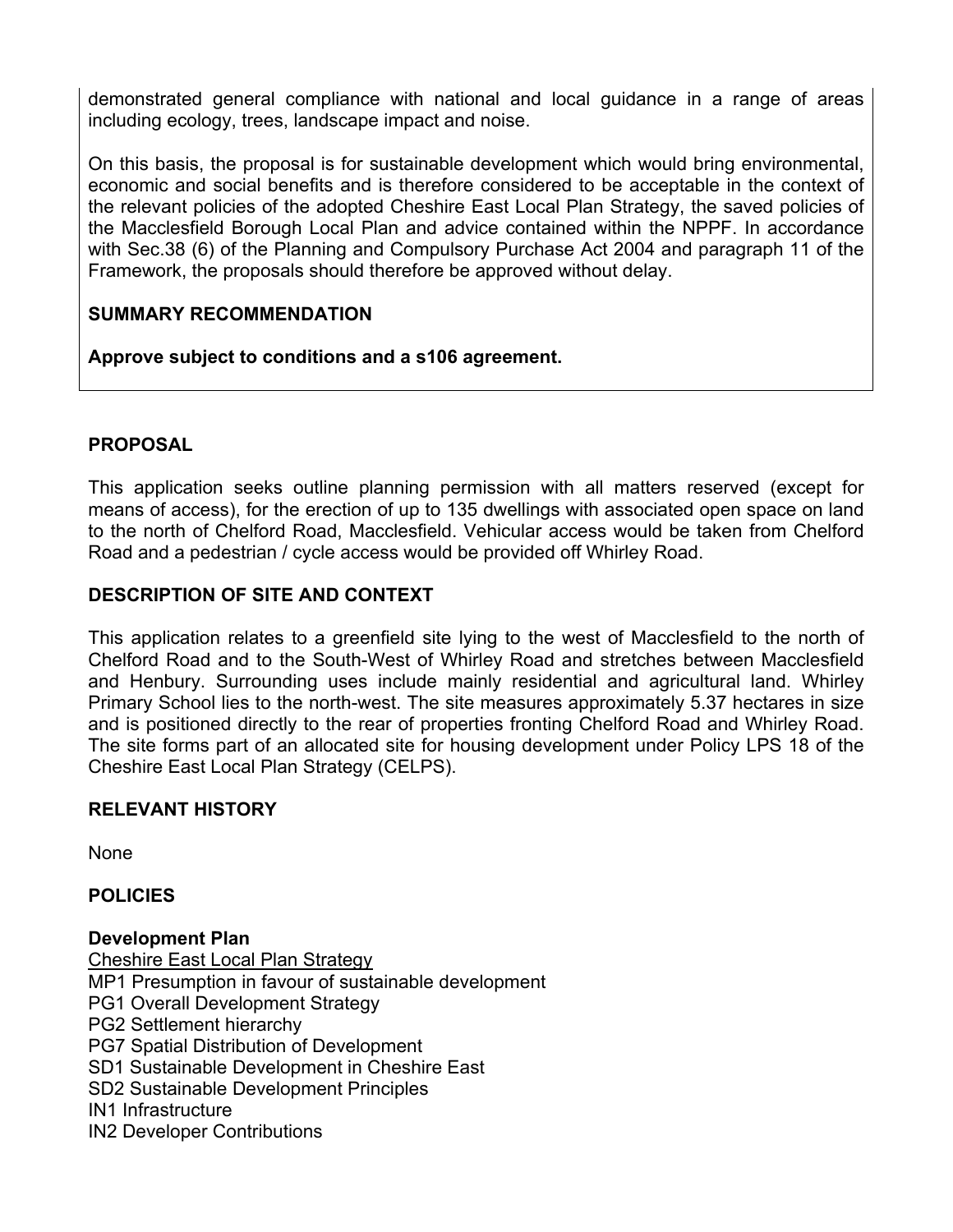SC1 Leisure and Recreation

SC2 Indoor and Outdoor Sports Facilities

SC3 Health and wellbeing

SC4 Residential Mix

SC5 Affordable Homes

SE1 Design

SE2 Efficient use of land

SE3 Biodiversity and geodiversity

SE4 The Landscape

SE5 Trees, Hedgerows and Woodland

SE6 Green Infrastructure

SE7 The Historic Environment

SE9 Energy Efficient development

SE12 Pollution, land contamination and land stability

SE13 Flood risk and water management

CO1 Sustainable travel and transport

CO3 Digital connections

CO4 Travel plans and transport assessments

LPS 18 Land between Chelford Road and Whirley Road, Macclesfield

Macclesfield Borough Local Plan (saved policies)

NE3 Protection of Local Landscapes

NE11 Nature conservation

NE17 Nature conservation in major developments

NE18 Accessibility to nature conservation

RT5 Open space standards

H9 Occupation of affordable housing

DC3 Residential Amenity

DC6 Circulation and Access

DC8 Landscaping

DC9 Tree Protection

DC14 Noise

DC15 Provision of Facilities

DC17 Water resources

DC35 Materials and finishes

DC36 Road layouts and circulation

DC37 Landscaping

DC38 Space, light and privacy

DC40 Children's Play Provision and Amenity Space

DC41 Infill Housing Development

DC63 Contaminated land

# **Other Material Considerations**

National Planning Policy Framework (The Framework) 2018 National Planning Practice Guidance Cheshire East Design Guide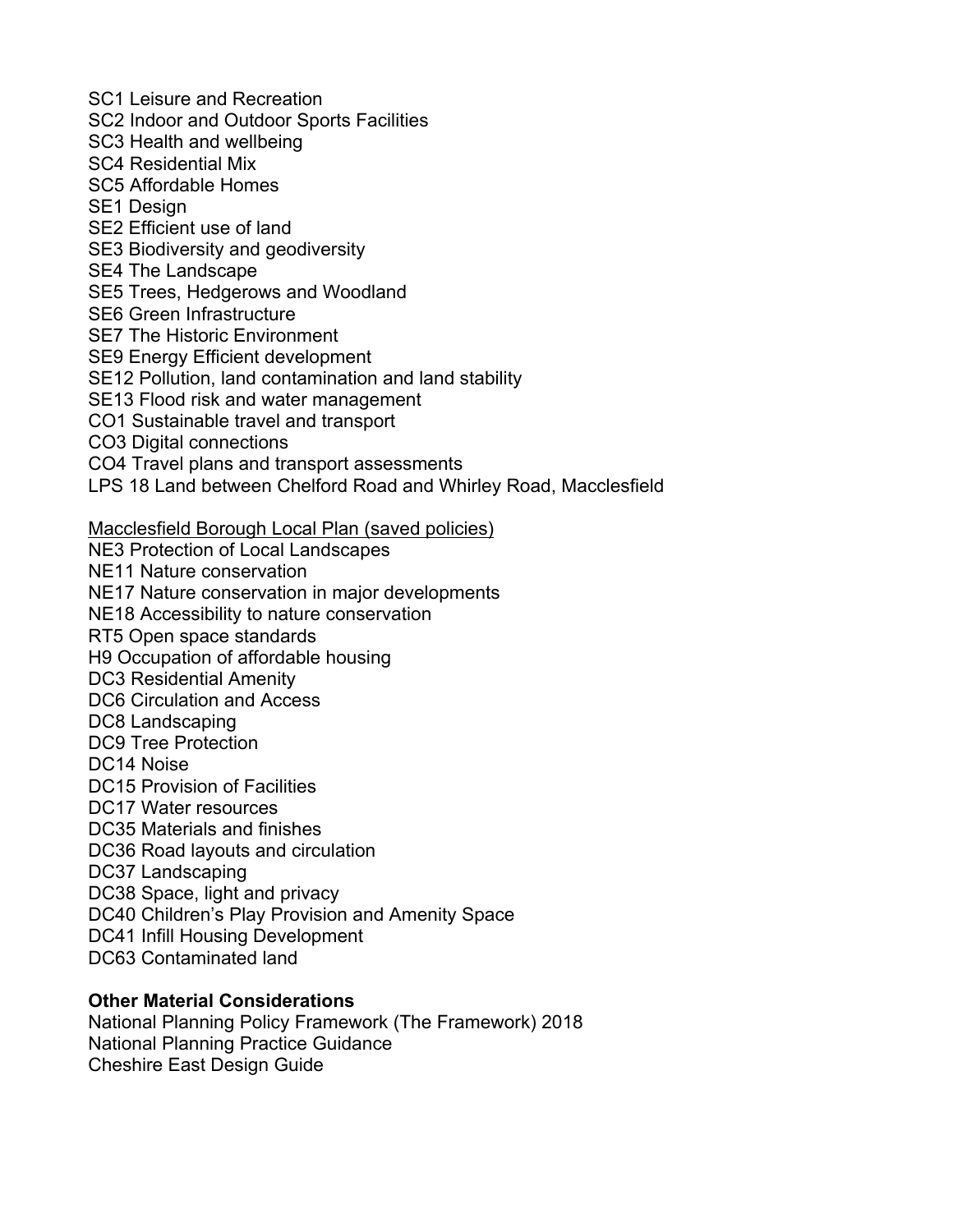#### **CONSULTATIONS**

**ANSA (Greenspaces and CEC Leisure)** – No objection subject to onsite provision of Public Open Space (POS) and a Local Area of Play (LEAP) standard play area. There is a requirement to provide a financial contribution of £1,000 per open market family dwelling or £500 per 1 / 2 bed apartment towards Recreation and Outdoor Sport (ROS) and £24,050 towards Indoor Sport, but this will depend on the final housing numbers.

**Cheshire Wildlife Trust** – No objection provided that the marshy grassland in south eastern area of the site is respected and buffered or, any losses mitigated or compensated for. Himalayan Balsam should be removed. Measures to reduce indirect impact on wildlife should be used such as bat sensitive lighting and fencing to discourage pets.

**Education** – No objection subject to a financial contribution of £672,668 towards primary, secondary and SEN school places.

**Environmental Protection** – No objection subject to conditions / informatives relating to noise mitigation, electric vehicle infrastructure, dust control, contaminated land and construction hours.

**Flood Risk Manager** – No objection subject to conditions relating to surface water attenuation, restriction of surface water flow, submission of a detailed drainage design strategy and submission of details of finished ground and floor levels.

**Head of Strategic Infrastructure** – No objection subject to financial contributions towards a highway improvement scheme at Broken Cross.

**Housing Strategy & Needs Manager** – No objection subject to 30% of the units being provided as affordable with a tenure split of 65% / 35% between social / affordable rent and intermediate tenure.

**Manchester Airport** – No objection.

**Natural England** – No objection - the proposal is not likely to result in significant impacts on statutory designated nature conservation sites or landscapes. It is for the local planning authority to determine whether or not this application is consistent with national and local policies on the natural environment.

**NHS Eastern Cheshire Clinical Commissioning Group** – Request a financial contribution of £136,080 to support the merger of two GP practices in Waters Green Medical Centre, Macclesfield.

**Public Rights of Way** – No objection subject to a condition requiring a signage scheme directing users to local cycle and footpath routes.

**United Utilities (UU)** – No objection subject to foul and surface water drainage being connected on separate systems and submission of a surface water drainage scheme. UU have also stated that there is a public sewer crossing the site which they will not permit building over unless the applicant diverts it at their own expense.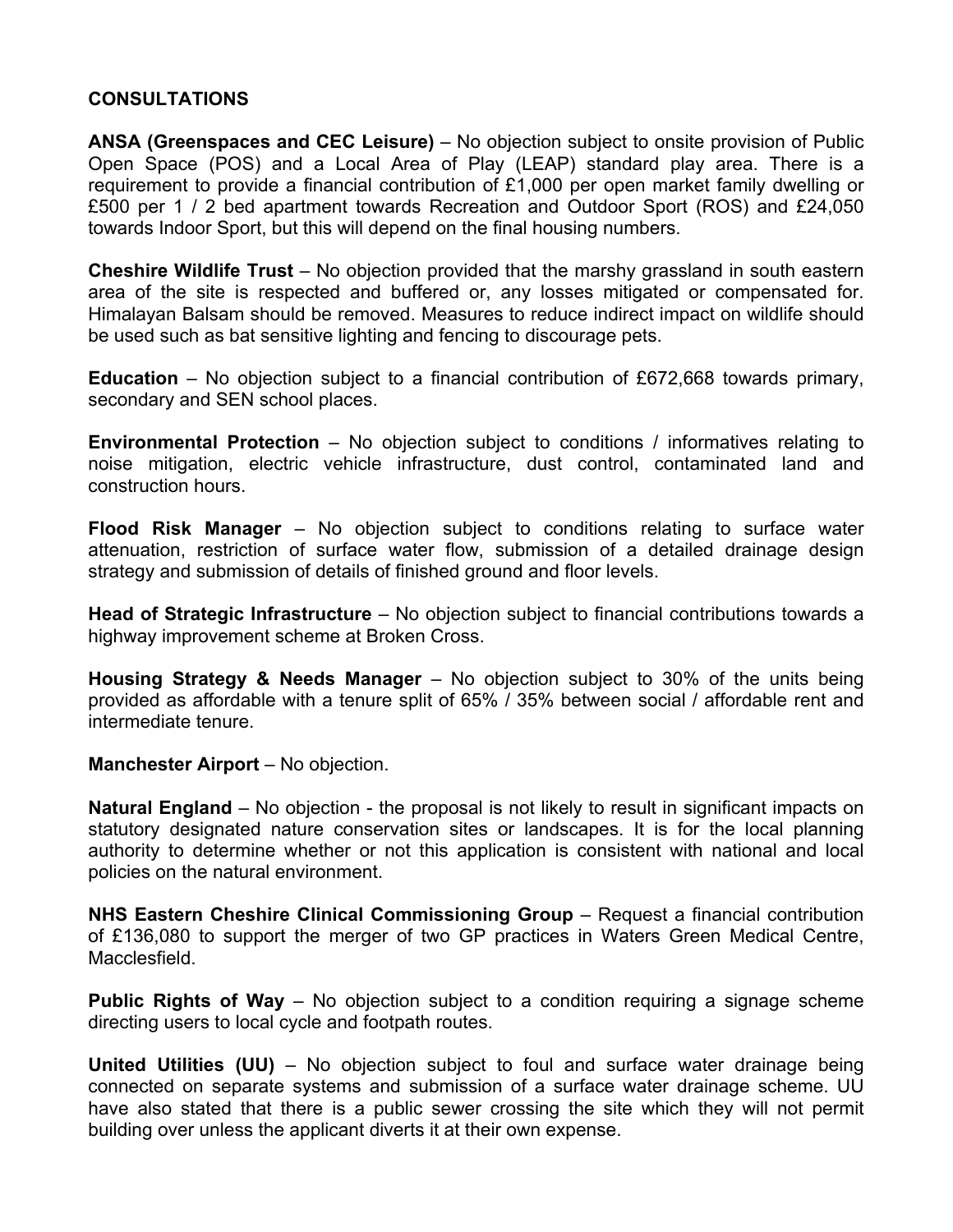# **VIEWS OF THE TOWN AND PARISH COUNCILS**

**Macclesfield Town Council (MTC)** - Object on the grounds of:

- Site is Green Belt and exceptional circumstances haven't been demonstrated
- Significant impact on highways through traffic congestion requiring in depth traffic management assessment
- Impact on air quality
- Other sizeable sites within the 1 mile of the site have not been accounted for
- The cumulative impact of localised development in that area of Macclesfield
- That the impact on air quality will adversely affect the amenity of residents
- That an environmental impact assessment does not clearly demonstrate sustainability of the proposed development
- The development does not provide adequately for sustainable transport methods, such as cycle and pedestrian routes

MTC also asked that neighbours' comments are taken into consideration, and that if the development goes ahead infrastructure must be put in place to support the development and appropriate air quality measures as well as community infrastructure and cycling measures.

**Henbury Parish Council** – Detailed objections have been received from the Parish. This has included detailed traffic surveys and air quality reports submitted on behalf of the Parish. The main concerns are summarised below:

- The submitted air quality assessment does not consider the cumulative air quality impacts of proposed residential development. It recommends that further consideration be given to the application to allow for different AQ assessment methodology.
- Any applications are premature before any AQMA mitigation measures are known. Travel plan is based on soft initiatives and the ability to reduce flows is limited.
- Traffic counts without an agreed survey base the assessments cannot be relied upon. Unless the surveys are considered reliable and representative of the existing situation, any assessment is also inaccurate.
- The applicants transport report draws incorrect conclusions and is based on flawed data. Queue lengths and vehicle flow counts are much higher than reported in applicant's TA.
- There is oversubscription at area schools with no spare places at Fallibroome Academy and Macclesfield Academy. Proposed development would have detrimental impact on education provision. These schools are academies so the LEA cannot arrange their expansion. Approval without addressing this situation would be negligent.
- Proposed Green Belt boundary would be very weak, vulnerable to being merged into Macclesfield. Density of houses would allow for eventual development of more than the 150 allocated.
- Opposition to allocation during local plan production had little influence on inclusion of this site.
- Cumulative impact of other developments should be considered.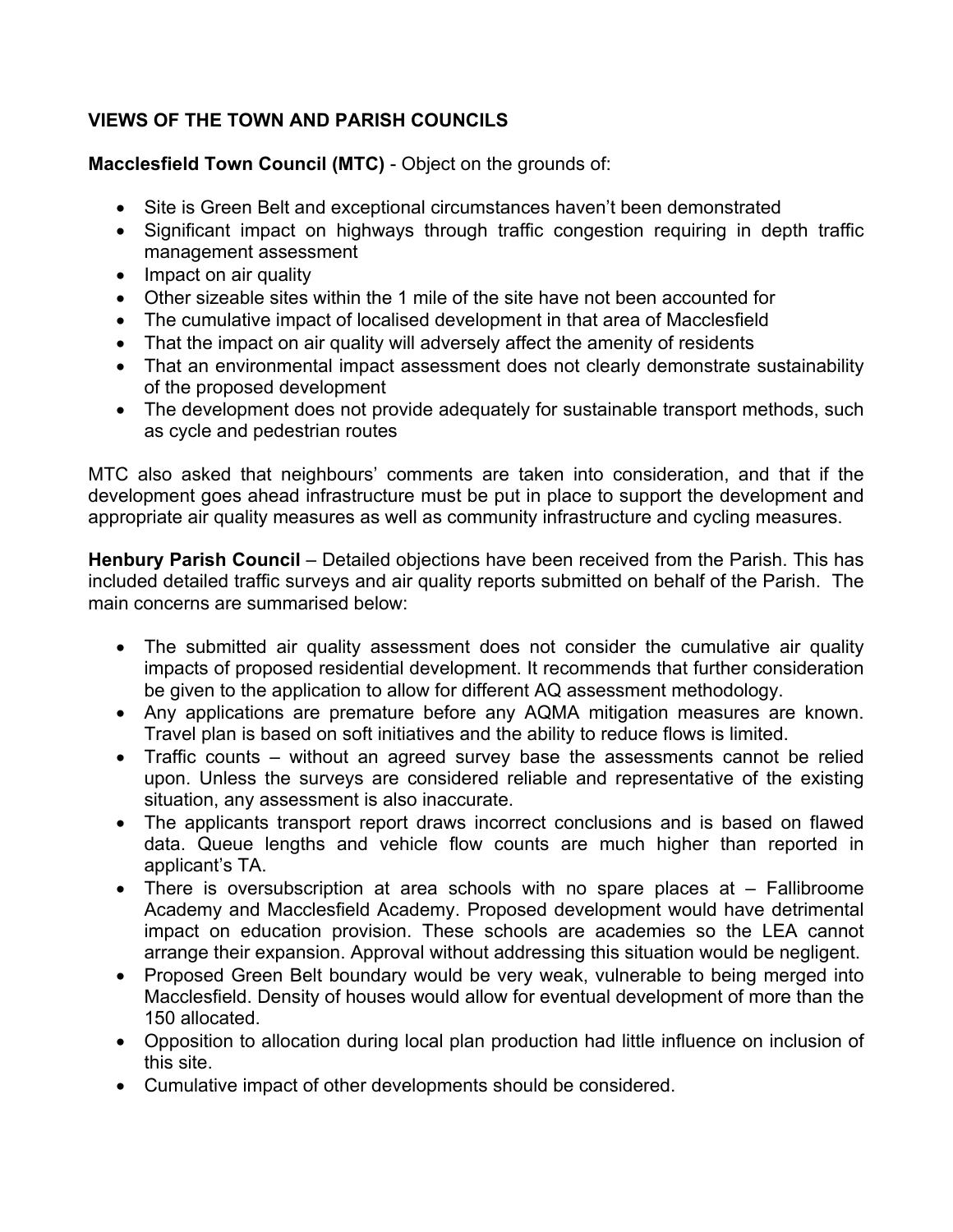- Site is more environmentally valuable than surrounding farmland, it hosts/supports waterfowl, migratory birds, wildflowers, birds of prey, bats, great crested newts, and rare species as noted in Ecological Assessment.
- Site lies in a critical drainage area, is susceptible to surface water flooding. FRA does not note presence of peat in area as noted in geo-environmental site assessment.
- No consideration of capacity of physical infrastructure or medical services.
- The submitted applications do not cover the whole site allocation
- Traffic on the Chelford Rd frequently queues past the proposed site access towards the Broken Cross roundabout. A report commissioned by the Parish Council shows that the traffic volume and congestion is far greater than indicated in the transport assessments for applications 17/4277M and 17/4034M.
- Pedestrian flow surveys were carried out when a number of year groups were on leave due to exams
- Traffic flows are inaccurate (and therefore the Air Quality modelling also) as they do not account for the new location for Kings School, or the developments lower down the A537 e.g. Bollin Meadow
- The overall expansion of Macclesfield in the local plan is for 4350 properties, despite the original requirement being under 2500
- The proposed access will require a new roundabout on the A537, within the extent of the queues frequently encountered in east-bound traffic at Broken Cross.
- This application must be assessed in combination with surrounding applications with regards to the impacts on local infrastructure (schools, health care, utility supply etc.)
- This proposal will adversely affect air quality around Broken Cross.
- The Council has failed to produce an Air Quality Action Plan and put in place appropriate monitoring
- The air quality reports are based on inconsistent, inaccurate data and poorly positioned monitoring tubes
- There will be an adverse impact on the health of walkers and cyclists who will be exposed to NO2 levels that exceed limits, which the travel plans for these applications are promoting
- Will be very long waiting times of pedestrians which will be unsafe for school children
- The site is mostly marshy grassland on peat. It is part of the area named 'Longmoss', the name being indicative of the ground conditions. The proposal would have a significant impact on ecology and a nearby SBI and would be contrary to Local Plan Policy SE 3.
- There is oversubscription at area schools with no spare places at Fallibroome Academy and Macclesfield Academy. Proposed development would have detrimental impact on education provision. These schools are academies so the LEA cannot arrange their expansion. Approval without addressing this situation would be negligent.
- Site lies in a critical drainage area and is susceptible to surface water flooding.
- This application does not represent sensitive development and has a negative impact on the local environment and transport infrastructure.

# **OTHER REPRESENTATIONS**

Representations have been received from over 121 properties over the two periods of consultation objecting to this application on the following grounds: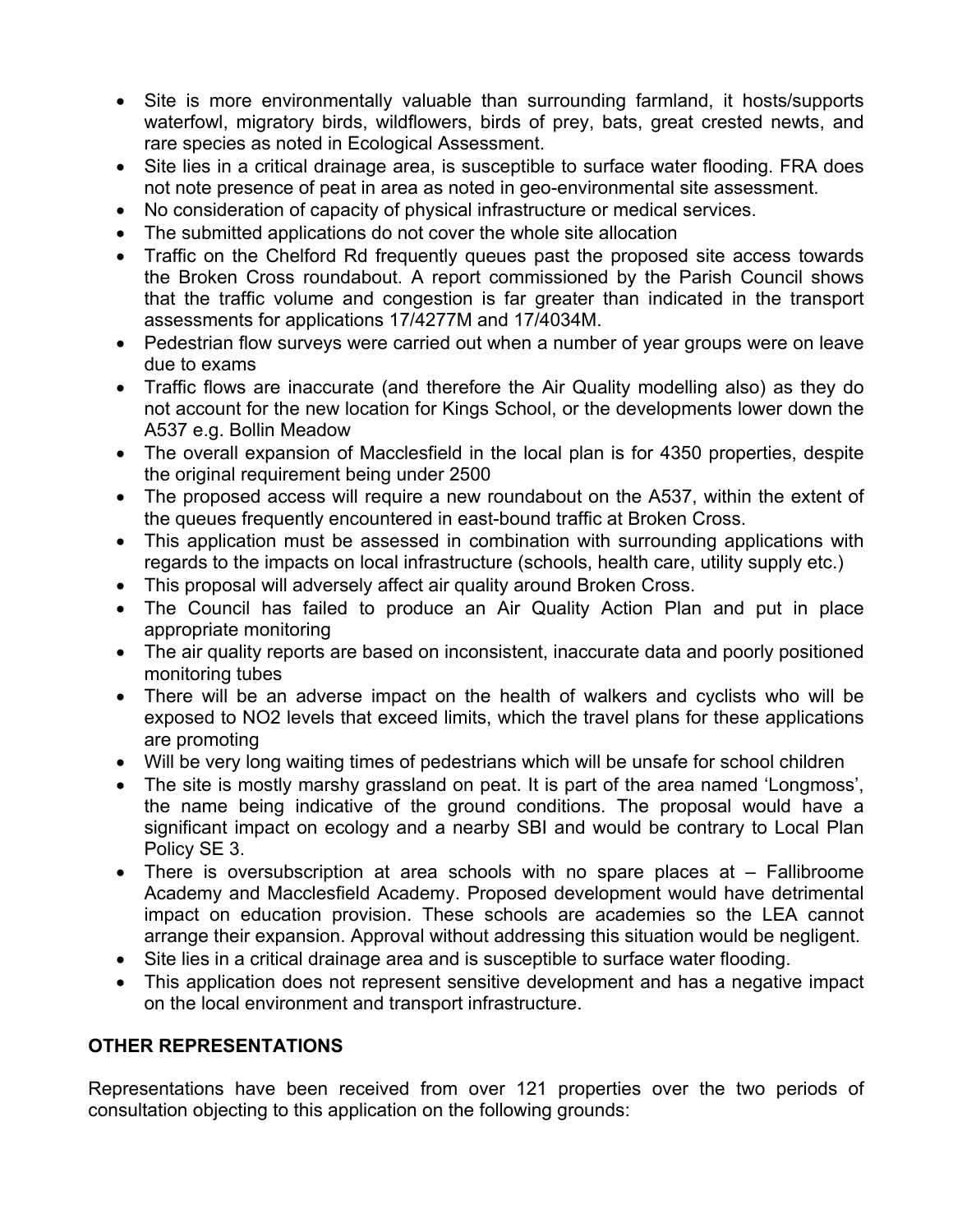- The scheme is a poor quality design with insufficient space.
- It should reflect the character of the area
- Dwellings fronting onto Whirley Road should be in line and in keeping with existing properties, not off-set as proposed
- Overwhelming majority of proposed homes are not affordable
- Chelford Road and Whirley Road are already very congested, which the development would worsen.
- The development will add to the congestion in the area and should not be considered in isolation.
- The traffic survey doesn't reflect queueing experienced at Broken Cross Roundabout or other local roads, it will be gridlock
- Whirley Road is particularly dangerous to pedestrians and difficult for two cars to pass
- Major review of traffic in Macclesfield should be undertaken first.
- No need for emergency access off Whirley Road
- Increasing traffic and congestion would further worsen existing air pollution in the area, including at nearby schools.
- Air Quality would not meet national or local standards and harm health of local residents
- Air Quality Assessment is based on flawed traffic statement. Air Quality report is misleading, based on outputs from a model using speculative input data.
- Impact of development on Broken Cross roundabout which is already busy will lead to more queueing on the highway and resultant negative impacts on nitrogen dioxide levels.
- Substantial landscaped boundaries between the site and neighbours are required, but have not been proposed.
- Damage/removal of historic hedgerows are unacceptable.
- Open space for recreation area to the western edge hardly qualifies as such due to path running through and tree barrier, should be used as a nature corridor.
- Site should be retained as Green Belt and not released for development. Contradicts purpose of Green Belt, preventing merging settlements and urban sprawl.
- Developing Green Belt will destroy character of Macclesfield
- The land is peat-based and subject to major flooding across the site.
- CE Preliminary Flood Risk Assessment notes that the site is a deep flooding risk.
- Major flooding occurs on the site so housing should not be built on it.
- Sewer system would not manage the increased loading from this and the other nearby housing sites being developed from the Prestbury Plant.
- No plans to mitigate impact of additional development, attenuation ponds will not be sufficient
- Surface water run off may result in contamination of the Ecology Area,
- TPO removals are unfounded and hedgerows will need to be removed.
- Trees planted by locals in 2013 are scheduled for removal which is worrying as they form a landscape feature of the site.
- Woodland should be retained in the development.
- Site should be removed from Local Plan allocation and placed into Green Belt.
- Brownfield land and derelict buildings and mills should be considered first.
- Impact on the nearby Cock Wood Local Wildlife Site
- Application will impact on newts, badgers and other wildlife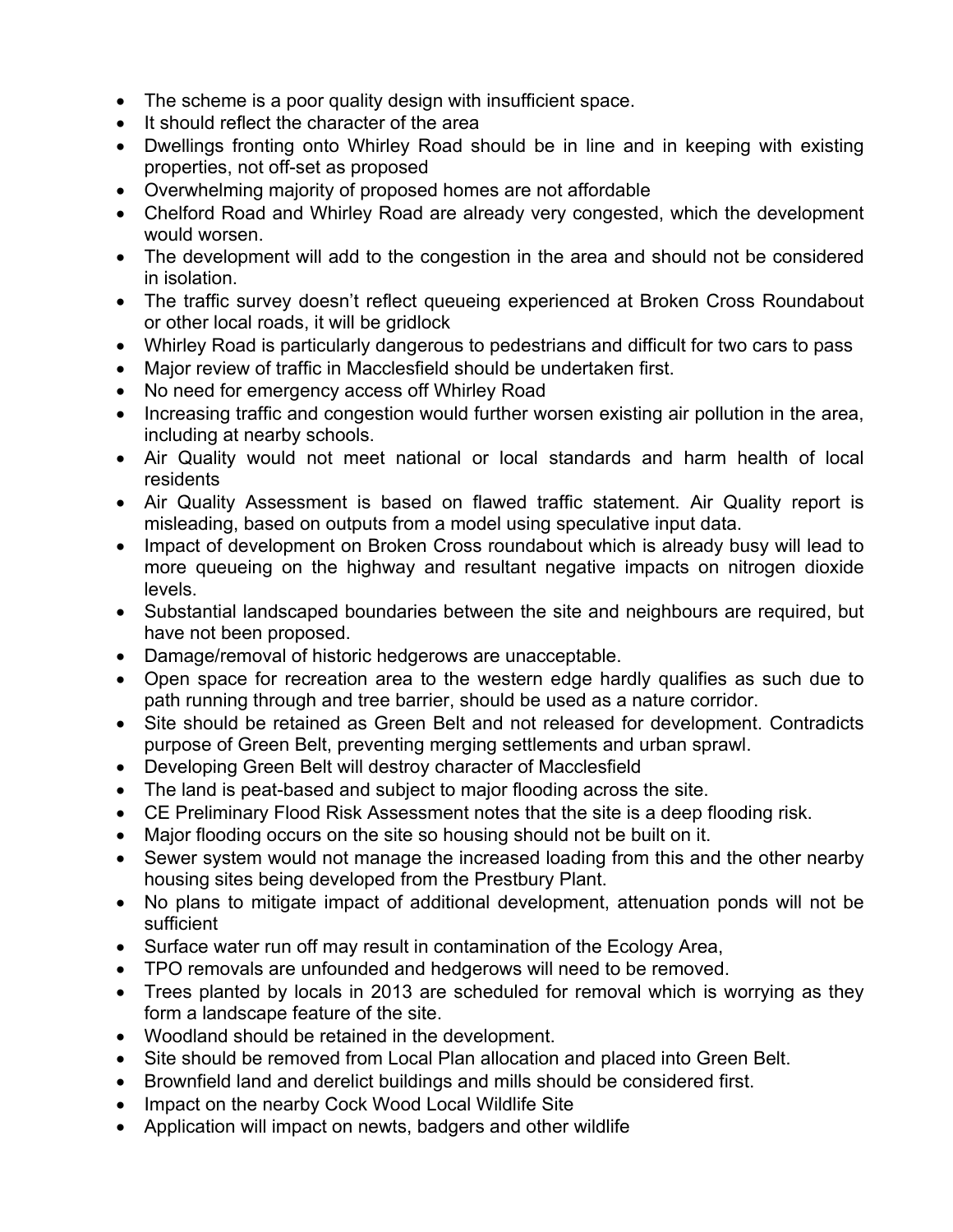- Site is a useful buffer to and the watercourse alongside its south-eastern section feeds Cock Wood as Bag Brook.
- What ecological enhancement will the development bring?
- Local schools are full and at capacity
- Children will have to travel further leading to increased traffic
- Education places already in demand due to recently approved housing nearby this site.
- The impact on existing GP, dentist and other medical service levels
- Medical services oversubscribed.
- Loss of open space and green spaces, gardens are insufficient size
- Concerns about condition and capacity of drainage, water, electricity and broadband infrastructure.
- Comments raised in the application consultation have not be included or addressed
- Pedestrian and cycle environment unsafe around Broken Cross
- High number of errors, omissions and inaccuracies in submissions
- Pedestrian safety survey was undertaken when at least 3 school years weren't in at Fallibroome
- Houses unlikely to be low cost / affordable
- Conflicts with advice in the NPPF
- Pollutants from surface water will affect ancient woodland

### **OFFICER APPRAISAL**

### **Principle of Development**

Macclesfield is identified as one of the principal towns in Cheshire East where CELPS Policy PG 2 seeks to direct 'significant development' to the towns in order to 'support their revitalisation', recognising their roles as the most important settlements in the borough. Development will maximise the use of existing infrastructure and resources to allow jobs, homes and other facilities to be located close to each other and accessible by public transport.

The application site is allocated as a Strategic Site for housing under Policy LPS 18 of the Cheshire East Local Plan Strategy (CELPS). When the Council adopted the Cheshire East Local Plan Strategy on 27th July 2017, the site was removed from the Green Belt.

Site LPS 18 states that the development of Land between Chelford Road and Whirley Road will be achieved over the Local Plan Strategy period through:

1. The delivery of around 150 new dwellings;

2. Provision of public open space and green linkages to existing footpaths and rights of way;

3. The incorporation of natural features such as trees, the existing pond and landform features into any development proposal;

4. Creating a readily recognisable Green Belt boundary, that will endure in the long term, along the western edge by tree planting and landscaping along the existing hedge line extending north-eastwards to the existing pond;

5. Pedestrian and cycle links to new and existing residential areas, shops, schools and health facilities; and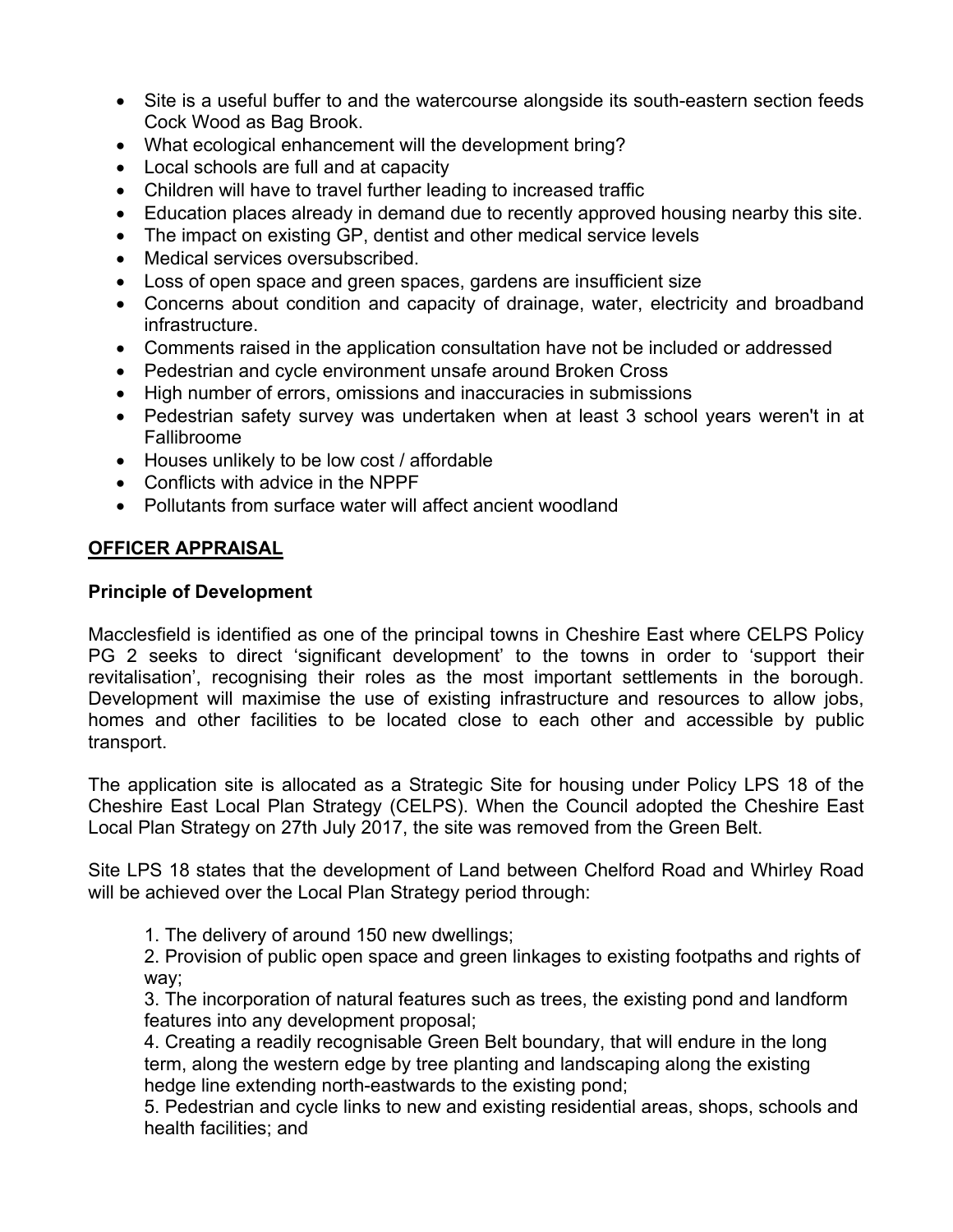6. On site provision, or where appropriate, relevant contributions towards highways and transport, education, health, open space and community facilities.

Additionally, the following site specific principles of development apply:

a. The development would be expected to contribute towards off-site road infrastructure improvements in the central, western and southern/south western Macclesfield area.

b. The Local Plan Strategy site is expected to provide affordable housing in line with the policy requirements set out in Policy SC 5 'Affordable Homes'.

c. The line of the existing sewer should be protected.

d. The site should be developed so as to facilitate any junction improvements that may be necessary for a future road link between Chelford Road and Congleton Road.

Sec.38 (6) of the Planning and Compulsory Purchase Act 2004 states that planning applications and appeals must be determined "*in accordance with the plan unless material considerations indicate otherwise*". In light of LPS 18, which allocates this site for housing development, the principle of developing the site for around 150 dwellings is acceptable. Whilst this proposal does not include all of the land allocated under LPS 18, it is not a requirement that any applications submitted on allocated sites are done so in a single application. The important thing to note is that this proposal would not preclude the remaining part of the site allocation from being brought forward. In this regard, there is an application currently being considered on land to the south under planning ref; 18/0294M for another part of this allocated site. Each of the applications needs to be considered on their merits but also within the context of each other. The total number of dwellings proposed by the two applications in relation to LPS 18 is 165, which can be accommodated satisfactorily and is therefore in compliance with LPS 18.

As per para 11 of the Framework and CELPS Policy MP 1, there is a presumption in favour of sustainable development taking into account the three dimensions of sustainable development (social, economic and environmental) and compliance with the Development Plan in accordance with Sec.38 (6).

### **SOCIAL SUSTAINABILITY**

# **Housing Land Supply**

The Cheshire East Local Plan Strategy forms part of the statutory development plan.

Section 38(6) of the Planning and Compulsory Purchase Act 2004 and section 70(2) of the Town and Country Planning Act 1990 requires that applications for planning permission be determined in accordance with the development plan, unless material considerations indicate otherwise. This is the test that legislation prescribes should be employed on planning decision making. The 'presumption in favour of sustainable development' at paragraph 11 of the NPPF means: "approving development proposals that accord with an up to date development plan without delay"

The Cheshire East Local Plan Strategy is a recently adopted plan. Upon adoption, the Examining Inspector concluded that the Local Plan would produce a five year supply of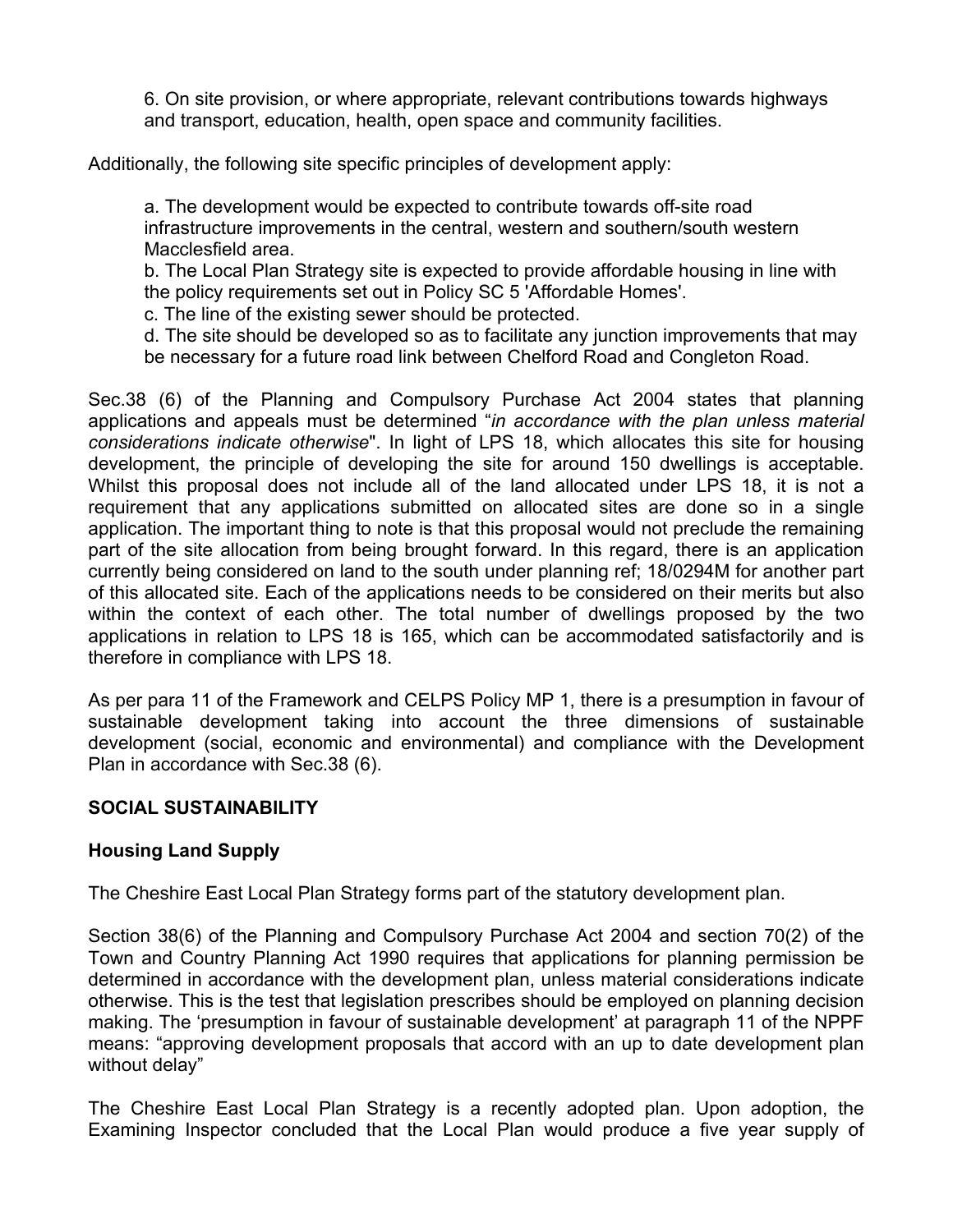housing land, stating that '"*I am satisfied that CEC has undertaken a robust, comprehensive and proportionate assessment of the delivery of its housing land supply, which confirms a future 5-year supply of around 5.3 years".*

The Council can now demonstrate a 5 year supply of land for housing, but it is important to note that this proposal would deliver 135 no. dwellings on an allocated site within the adopted Local Plan within one of the Principal Towns in the Borough. The Council needs to keep the supply rolling and proposals that bring forward the Council's strategic vision through the development of the allocated sites such as this one will assist in relieving pressure on other edge of settlement sites and the countryside. As such, this is a key benefit of the scheme.

### **Affordable Housing**

Policy SC 5 of the CELPS and the Councils Interim Planning Statement on Affordable Housing (IPS) requires the provision of 30% affordable housing on all 'windfall' sites of 15 dwellings or more. This relates to both social rented and/or intermediate housing, as appropriate. Normally the Council would expect a ratio of 65/35 between social rented and intermediate housing.

As this is an outline application for around 135 dwellings, 41 of the units will be required to be affordable, depending on the final number of dwellings on the site. To satisfy the required tenure split, 26 of the units would need to be provided as social rented accommodation and 15 of the units as intermediate tenure.

The SHMA 2013 shows the majority of the annual need in Macclesfield up to 2018 is for 103 x 2 bedroom and 116 x 3 bedroom General Needs dwellings and 80 x 1 bedroom dwellings for Older Persons accommodation which could comprise of Flats, Bungalows, Cottage Flats or Lifetime Homes.

The number on the Cheshire Homechoice waiting list that have expressed Macclesfield as their first choice is 1294. This can be broken down to 683 x 1 bedroom accommodation, 417 x 2 bedroom, 158 x 3 bedroom, 36 x 4+ bedroom dwellings, therefore a mix of 1, 2 and 3 bedroom general needs dwellings, and 1 bedroom Older Persons dwellings on this site would be acceptable.

The applicant has confirmed that the proposal will provide 30% of the site as Affordable Housing with the required tenure spit. The precise number, size, location and type of units will be secured at Reserved Matters stage. On this basis, the Council's Housing Strategy and Needs Manager has no objection and the scheme is in compliance with Local Plan Policy SC 5 and criterion b of LPS 18.

### **Education**

One of the site specific principles of the site allocation under LPS 18 is that the development of the site will require "contributions to education and health facilities".

In the case of the current proposal for 135 dwellings, the Council's Children's Services have advised that a development of this size would generate: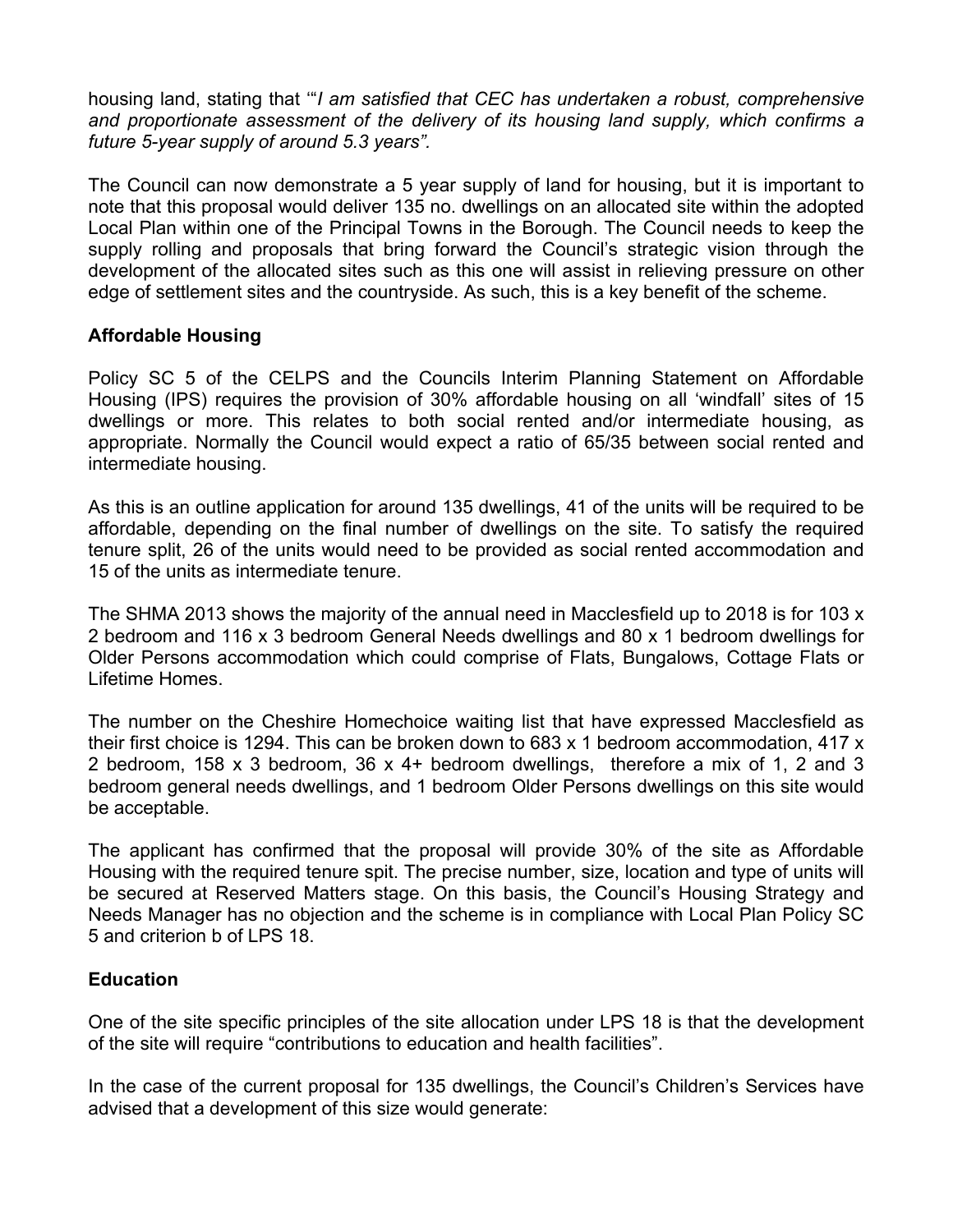- $\bullet$  25 primary children (135 x 0.19)
- $\bullet$  19 secondary children (135 x 0.15)
- 2 SEN children (135 x 0.51 x 0.023%)

The development is expected to impact on both primary school and secondary places in the immediate locality. Any contributions which have been negotiated on other developments are factored into the forecasts undertaken by the Council's Children's Services both in terms of the increased pupil numbers and the increased capacity at schools in the area as a result of agreed financial contributions. The analysis undertaken has identified that there remains a shortfall in school places.

Special education provision within Cheshire East Council currently has a shortage of places available with at present over 47% of pupils educated outside of the Borough. Whilst it is acknowledged that this is an existing issue, the 2 children with special educational needs (SEN) expected from this development will exacerbate the shortfall.

To alleviate forecast pressures, the following contributions would therefore be required:

- $25 \times £11,919 \times 0.91 = £271,157$  (primary)
- $19 \times £17,959 \times 0.91 = £310,511$  (secondary)
- $2 \times £50,000 \times 0.91 = £91,000$  (SEN)
- Total education contribution: £672,668.00

The applicant has confirmed acceptance of this requirement and therefore this application is compliant with criterion 6 of LPS 18 in this regard.

### **Healthcare**

The NHS Eastern Cheshire Clinical Commissioning Group (CCG) has commented on the application. The NHS has noted that there are six NHS GP practices within Macclesfield, all located within one building at the Waters Green Medical Centre.

Based on the current local population, the Waters Green Medical Centre has sufficient capacity to manage currently registered patients. However, with the known planned housing developments, the local population is predicted to increase by approximately 19% over the next 10 years. In order to be able to continue to provide the current high level of primary care services to the local population, the six GP practices will be required to review their current model of working. A model of 'working at scale' will be required, in which the six GP practices work much more closely together to remove duplication and inefficiencies from the primary care system. This will result in at least two of the six GP practices physically merging, with the associated building costs of merging the two (or more) GP practice footprints into one.

To facilitate this, a financial contribution will be required as part of this application, which is based on a calculation consisting of occupancy x number of units in the development x £360. This is based on guidance provided to other CCG areas by NHS Property Services.

Where a planning application has not provided a breakdown of the dwelling unit sizes in the proposed development (as is the case with this outline application), it is proposed that the average occupancy of 2.8 persons is used in the initial health calculation until such time as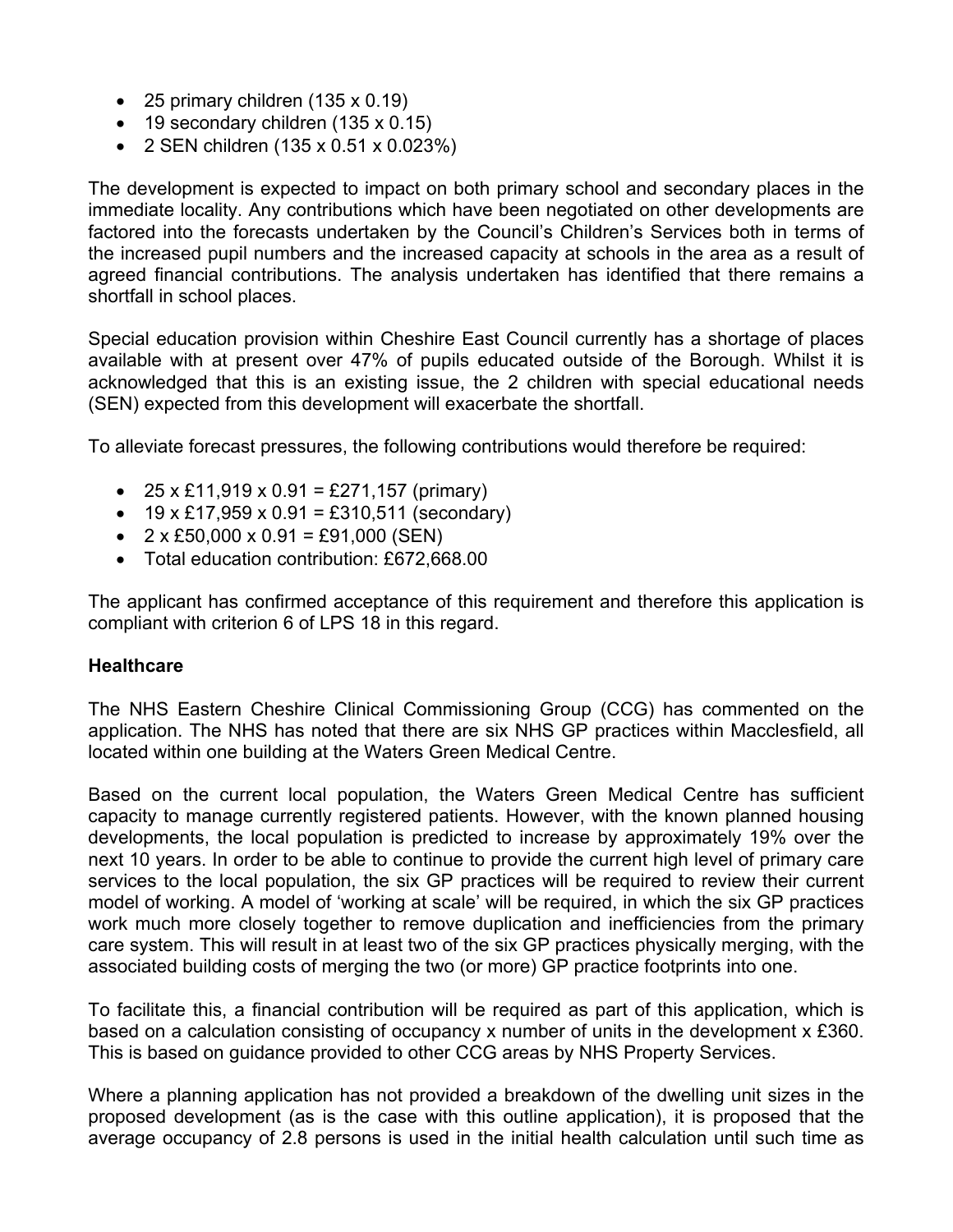the size of the dwelling units are confirmed, at which point a revised and more accurate calculation can be confirmed.

For this planning application, the CCG has requested a financial contribution towards health infrastructure via Section 106 of £136,080 based on a calculation of 2.8 persons x 135 dwelling units x £360. This provides an indication of the contribution required to comply with criterion 6 of LPS 18 of the CELPS. However, a formula based approach could be utilised in the s106 in order to secure the appropriate contribution once the details of the dwellings / occupancy has been fully detailed at the reserved matters stage.

### **Public Open Space and Recreation**

The local plan allocation for this site and Policy SE 6 of the CELPS sets out that the open space requirements for housing development are (per dwelling):

- Children's play space 20sqm
- Amenity Green Space 20sqm
- Allotments 5sqm
- Green Infrastructure connectivity 20sqm

This policy states that it is likely that the total amount of 65sqm per home (plus developer contributions for outdoor and indoor sports) would be required on major Greenfield and brownfield development sites. The indicative site plan shows areas for some on site open space. At 65sqm per dwelling, the total amount of on-site open space required could be up to 8,775 square metres. The indicative masterplan for the site shows an on site open space provision of approximately 9216 square metres (excluding the wetland and pond areas), which would exceed the requirement. There would sufficient opportunity to locate a Local Area of Play (LEAP) standard play area om site. The necessary outdoor sports and indoor sports facilities would be provided by way of a financial contribution towards off site provision.

There is a requirement to provide Recreation and Outdoor Sport (ROS) in line with Policy SC2 of the Local Plan and the playing Pitch Strategy. In this instance the developer has opted to make a contribution rather than on-site provision. This contribution will equate to £1,000 per family dwelling or £500 per 1 / 2 bed apartment (excluding the affordable properties) with the final contribution determined upon the final number of properties on site.

With respect to indoor sports provision, CEC Leisure has confirmed that based on a development of 135 dwellings, this could equate to a population increase of 217 and 93 additional 'active' population (subject to detailed reserved matters). Based on an industry average of 25 users per piece of health and fitness equipment this equates to 3.7 stations (£6,500 per fitness station) which would require a financial contribution of £24,050.

Subject to the above being secured by way of a legal agreement, the scheme is found to accord with MBLP Policies RT5 and DC40 and CELPS Policies SC 1 and SC2.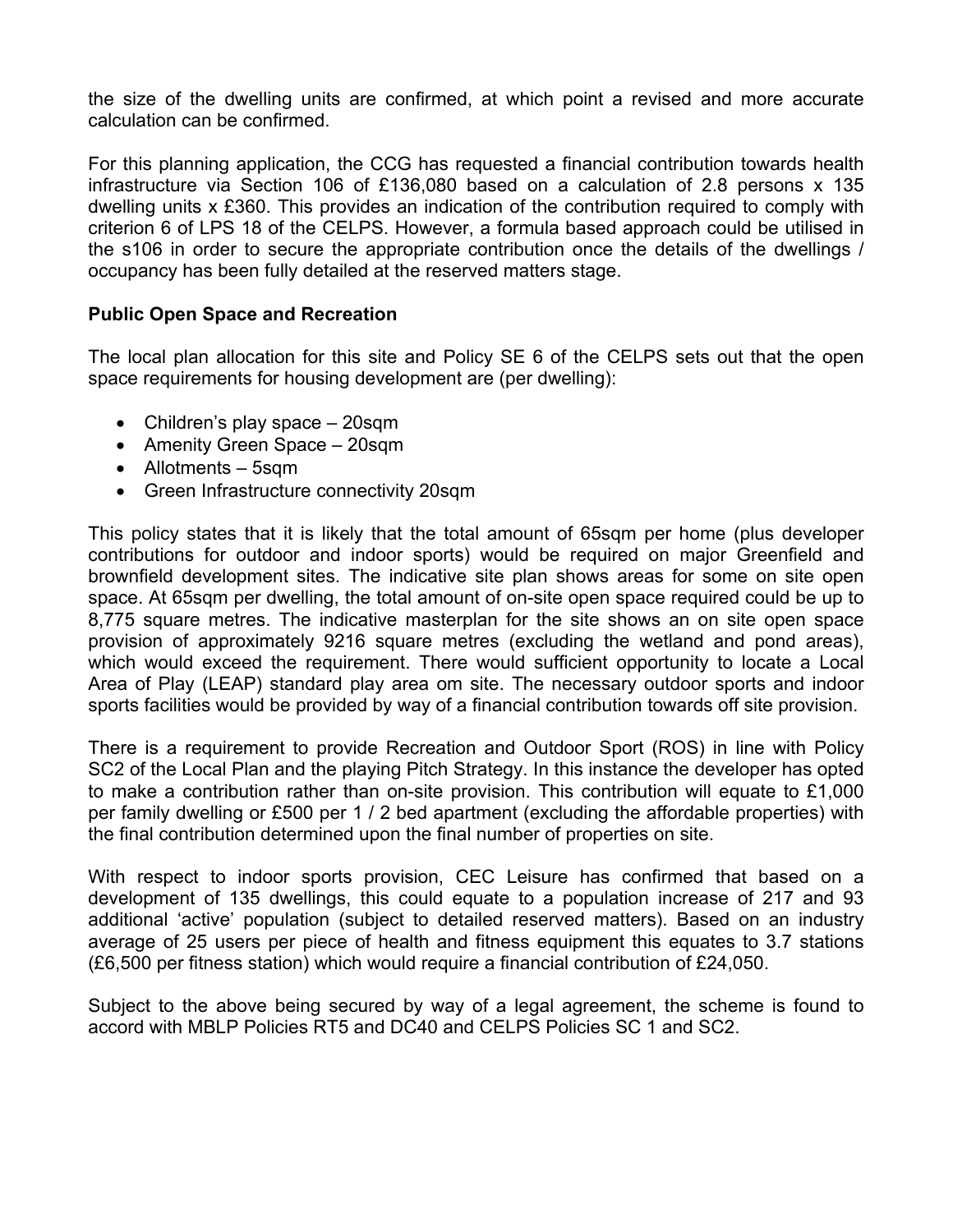### **ENVIRONMENTAL SUSTAINABILITY**

# **Air Quality**

Policy SE 12 of the Local Plan states that the Council will seek to ensure all development is located and designed so as not to result in a harmful or cumulative impact upon air quality. This is in accordance with paragraph 181 of the NPPF and the Government's Air Quality Strategy.

When assessing the impact of a development on Local Air Quality, regard is had to the Council's Air Quality Strategy, the Air Quality Action Plan, Local Monitoring Data and the EPUK Guidance "Land Use Planning & Development Control: Planning for Air Quality January 2017). The Council's Environmental Protection Unit has considered these proposals in the context of each other. Whilst these three applications were initially considered as separate entities, it has been concluded that a more thorough approach would be to consider the three developments together and assess the impacts accordingly. It should also be noted that as part of the development proposals, a highway improvement scheme comprising of the redesign of the Broken Cross roundabout is also proposed. The highway improvement scheme would see the removal of the roundabout to be replaced with a traffic light system.

Air quality impacts have, therefore, been considered within the air quality assessment submitted in support of the applications. The report considers whether the developments will result in increased exposure to airborne pollutants, particularly as a result of additional traffic and changes to traffic flows. The assessment uses ADMS Roads to model  $NO<sub>2</sub>$ ,  $PM<sub>10</sub>$  and  $PM<sub>2.5</sub>$  impacts from additional traffic associated with these developments and the cumulative impact of committed developments within the area. A number of modelled scenarios have been considered within the assessment. These were:

- 2017 verification
- 2020 opening year do-minimum (predicted traffic flows should the proposals not proceed)
- 2020 opening year do-something (predicted traffic flows should the proposals be completed)

As well as the standard detailed assessment, a sensitivity test was also conducted whereby the assumption is made that background concentrations will not decrease as predicted over the coming years. It is these figures that have been reviewed here as they represent a "worst case scenario" approach.

The assessment concludes that the impact of the future developments on the chosen receptors will **not be significant** with regards to  $NO<sub>2</sub>$ ,  $PM<sub>10</sub>$  and  $PM<sub>2.5</sub>$  concentrations, with only one of the receptors experiencing a slight adverse effect for  $NO<sub>2</sub>$ . Many of the receptors are predicted to see an improvement in  $NO<sub>2</sub>$  concentrations due to the highway improvements proposed at Broken Cross. There are also no new exceedances predicted to occur as a result of the developments. However, several of the receptors are located within the nearby Broken Cross AQMA and it is the view of the Council's EPU that any increase in concentrations, no matter how small, within an AQMA is considered significant as it is directly converse to our local air quality management objectives, the NPPF and the Council's Air Quality Action Plan.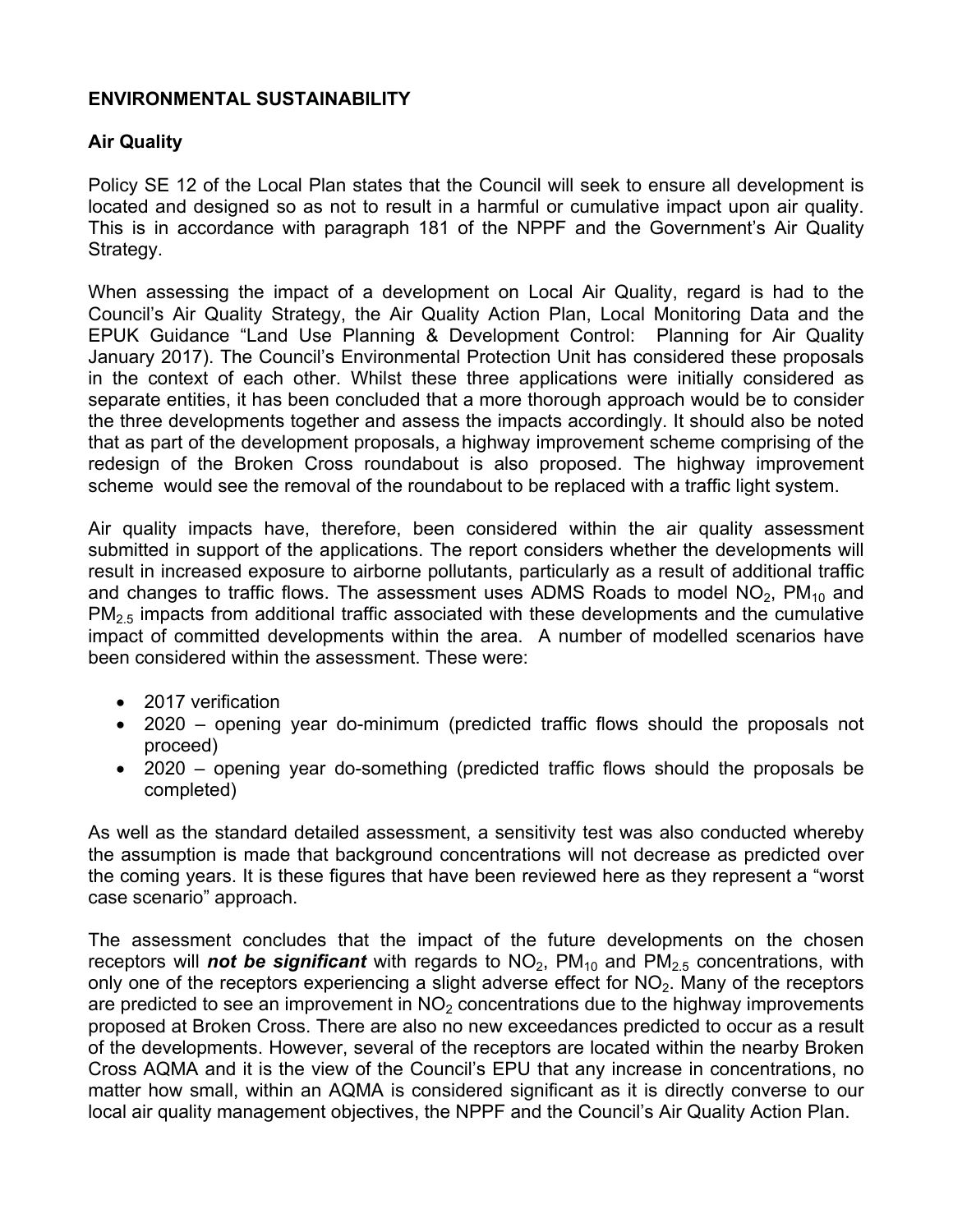The Coucil's EPU has also queried the baseline figures within the submitted report. for some of the receptors given that a local diffusion tube monitoring site for 2016 showed significantly higher figures. In response, the applicant's consultant provided the following explanation:

 "*Finally regarding the difference between monitored diffusion tube concentrations and modelled concentrations at the receptor locations, it is important to note that differences between distance from the road, wind direction e.g. being upwind or downwind of the pollutant source, leeward or windward direction, angle from pollutant source, building effects (which are not included in the ADMS-Roads model), distance from queuing sections and other road sources will all greatly affect predicted concentrations. In addition, the monitored concentrations are subject to pollutant emissions from every road in the area and any other sources, whereas the modelled concentrations are predicted based on the roads included in the model, as detailed in our report. Also the monitored concentrations may be affected by unknown queuing/idling sources e.g. bus stops, any road works or other short term works in the area, parking in the vicinity etc. The purpose of the model verification process is to try and minimise these discrepancies between monitored and modelled concentrations. A thorough verification process has been undertaken using 4 / 5 diffusion tube locations and a sensitivity analysis has also been undertaken to consider a conservative scenario where background concentrations and emission factors may not decline from base year levels. All results show a slight/negligible impact which is considered to be 'not significant' and the proposals for the junction improvements actually show some pollutant concentrations decreasing slightly at receptors with the junction improvements in place."*

The EPU considers these conclusions to be acceptable, especially when the uncertainty (roughly 20%) associated with diffusion tube monitoring is also factored in. However, there is a need for the Local Planning Authority to consider the cumulative impact of a number of developments in a particular area. In particular, the impact of transport related emissions on Local Air Quality. Taking into account the uncertainties with modelling, the impacts of the development could be significantly worse than predicted.

Macclesfield has four Air Quality Management Areas, and, as such, the cumulative impact of developments in the town is likely to make the situation worse unless managed. Poor air quality is detrimental to the health and wellbeing of the public and also has a negative impact on the quality of life for sensitive individuals. It is therefore considered appropriate that mitigation should be sought in the form of direct measures to reduce the adverse air quality impact. In this case, this will be achieved by conditions relating to travel planning, dust control and the provision of electric vehicle infrastructure.

Representations have pointed to other developments in the Macclesfield such as the new Kings School and the development of the former TA site stating they should also be considered in the submission. These sites are approximately 1 mile from the site and even further when measuring the road distance between them. There are plenty of alternative routes that traffic may divert onto between these sites and the Broken Cross roundabout so any traffic using Broken Cross will be very minor in comparison to the vehicle numbers that travel through Broken Cross on a daily basis. It must also be pointed out that developments are only required to mitigate against any impact they may cause themselves. It is not reasonable in planning terms to expect a development to remedy any pre-existing issues. As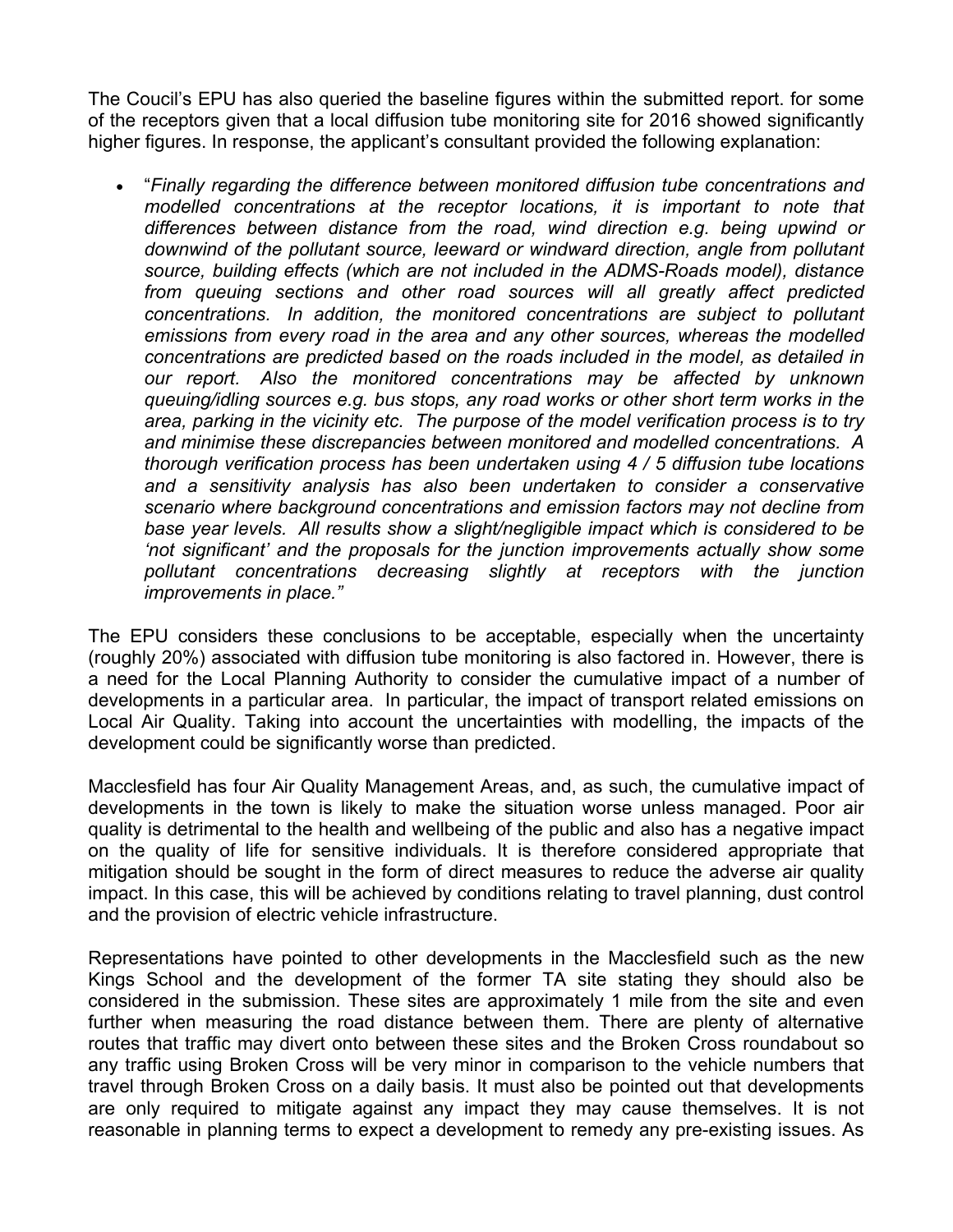the package of mitigation measures are forecast to mitigate the impact of the development, the proposal will not have a detrimental impact on the air quality. Subject to conditions, the proposal will comply with policy SE 12 of the CELPS.

### **Residential Amenity**

Saved policy DC38 of the Macclesfield Borough Local Plan (MBLP) states that new residential developments should generally achieve a distance of between 21 metres and 25 metres between principal windows and 14 metres between a principal window and a blank / flank elevation. This is required to maintain an adequate standard of privacy and amenity between residential properties, unless the design and layout of the scheme and its relationship to the site and its characteristics provide a commensurate degree of light and privacy between buildings.

The nearest existing residential properties are located to the north, east and south of the site. The properties to the south are those fronting Chelford Road, namely 93-105 (inclusive) and already benefit from long gardens allowing decent separation with the site boundary (a minimum of c25 metres). The properties to the north and east are those fronting Whirley Road. The indicative layout shows part of the development fronting Whirley Road and would sit alongside the existing properties (i.e. side to side). As such, the amenity afforded to existing properties would be respected by the proposed indicative layout.

It is important to note that the detailed layout and appearance of the scheme are reserved matters for consideration at a later stage. However, having regard to the indicative layout, it is considered that a scheme of this size could be accommodated on the site, whilst maintaining the required separation distances between neighbouring properties and the proposed dwellings, and between the new dwellings within the development itself. Sufficient private amenity space for each new dwelling could be secured at reserved matters stage. No significant amenity issues are raised at this stage.

### **Noise**

The application is supported by a noise impact assessment which details potential noise mitigation measures in order to ensure that occupants of the proposed dwellings are not adversely affected by current and future traffic noise in the vicinity of the site. Provided that the noise mitigation measures as detailed in the supporting noise impact assessment are applied in order to meet 'BS8233:2014 Guidance on Sound Insulation and Noise Reduction for Buildings and / the Guidance Document Calculation of Road Traffic Noise', it is considered that there should be no adverse impacts on health and quality of life resulting from road traffic at this location affecting future occupants.

As the detailed design and final layout of the site has not yet been confirmed; in order to ensure that future occupants of the development do not suffer a substantial loss of amenity due to noise, a noise impact assessment report will be required at the Reserved Matters stage, demonstrating that all the residential properties can achieve appropriate standards. Subject to this requirement it is considered that the proposal will comply with policy SE12 of the CELPS and DC14 of the MBLP relating to noise and soundproofing.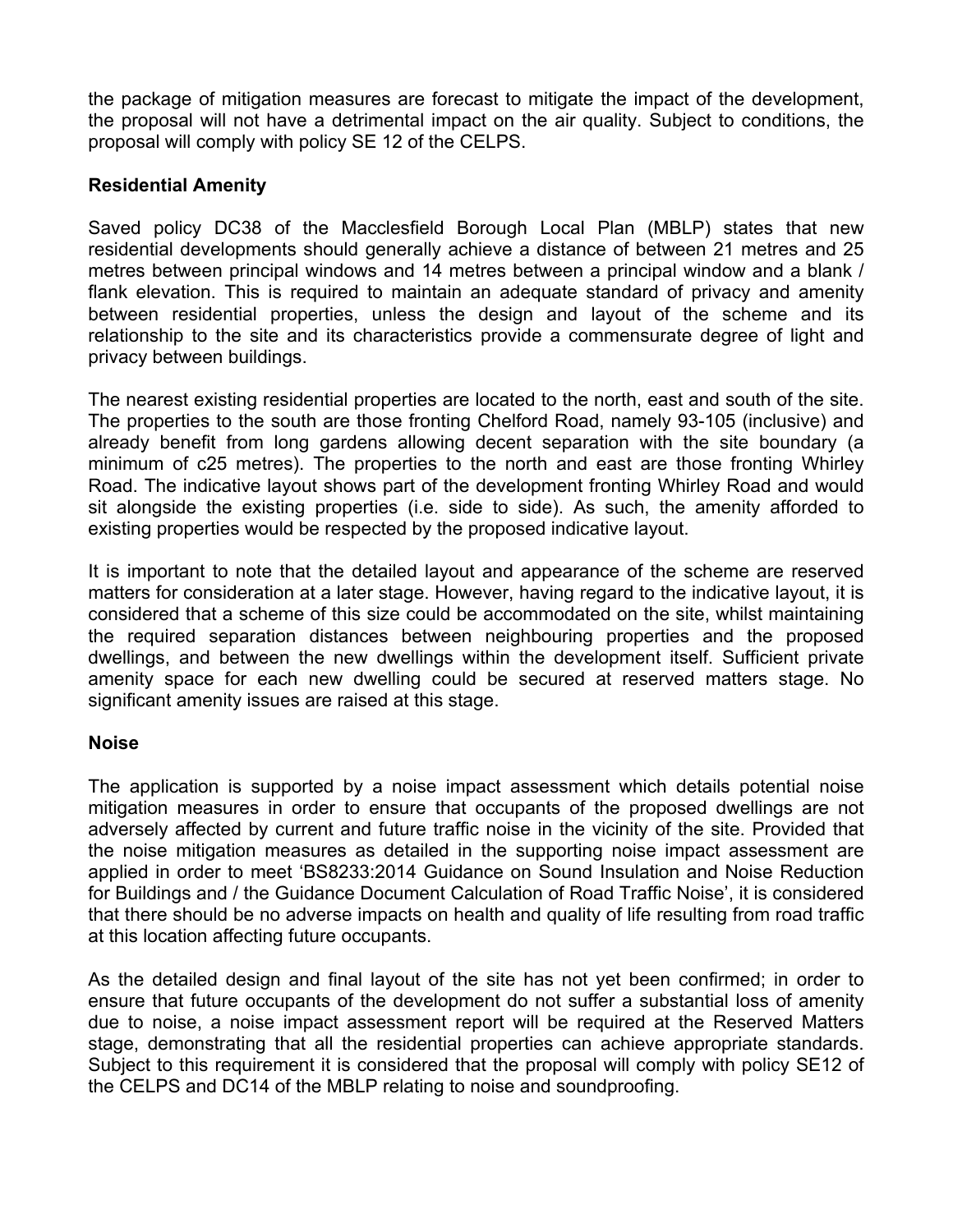#### **Highways**

The highways infrastructure requirements were considered during the allocation of this site under the Local Plan process and its subsequent adoption where the expectations for accessing the site were set out. It was envisaged that this site would provide a joint access with other Local Plan sites in the northwest of Macclesfield to form a link road between Chelford Road and Congleton Road. This submission does not conform to these requirements and has the principal access being from Chelford Road.

The principal access from Chelford Road would have a 5.5 metres wide carriageway and two 2.0 metre footways either side. It is also proposed to provide a ghost island right turn lane on Chelford Road. In regard to the visibility provided at the junction, the applicant has provided visibility splays consistent with the 30 mph speed limit now in place on this section of Chelford Road although the Council's Head of Strategic Infrastructure (HSI - Highways) notes that the actual visibility available from the access point is well in excess of the splays that are to be provided.

Initially, the application also proposed a secondary vehicular access proposed from Whirley Road to serve up to 31 units with no link internally between the two access points to allow through traffic. However, following discussions with the applicant, the application was revised to remove the access from Whirley Road and instead place a number of dwellings on the frontage of Whirley Road.

Whilst the expected access for this site was a new roundabout on Chelford Road that served this site as well as LPS 16, this application includes an alternative priority junction access from Chelford Road near to The Cock Public House. Whilst this proposal differs from the access strategy originally envisaged, the HSI has confirmed that the proposed access strategy meets the necessary technical standards and is therefore acceptable.

All three of the sites that are currently being considered by the Council have been subject to re-consultation as further highway information has been submitted that affects all three applications in relation to the off-site traffic impact at the Broken Cross roundabout. The applicants have submitted joint mitigation measures/financial contributions for all three applications. The applications are as follows:

**17/4034M Land south of Chelford Road** - This is an outline application for up to 232 dwellings. The access to the site is provided by a new roundabout on the A537 Chelford Road. The roundabout design also includes an access stub on the northern side of the roundabout that will serve this application (18/0294M) for 31 units, although there is no internal link provided to serve the 135 units in 17/4277M. A capacity assessment of the proposed new roundabout has been undertaken in 2022 with the development traffic added and it also includes likely future development on the safeguarded land indicated in the Local Plan. The results indicate that the roundabout operates well within its capacity.

**17/4277M Land between Chelford Road and Whirley Road** - This is an outline application for up to 135 dwellings and takes its principal access from Chelford Road. A revised indicative masterplan has been submitted that indicates one point of access from Chelford Road, no vehicular access to the site is provided to Whirley Road although a small number of units will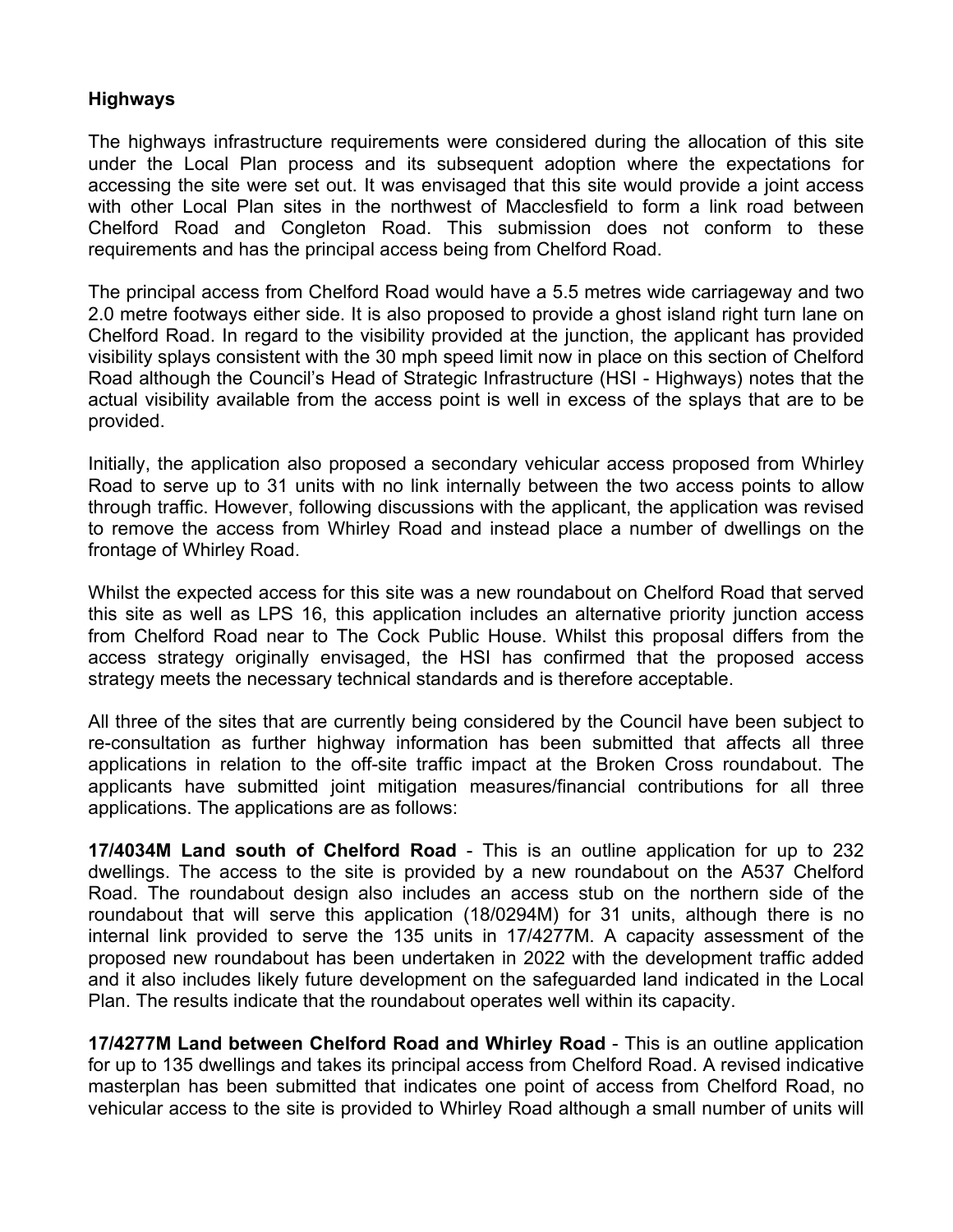have frontage access onto Whirley Road. It should be noted that there is no road link provided between this site and the application for 135 units on the adjacent land.

**18/0294M Land north of Chelford Road** - This is an outline application for up to 31 dwellings with one point of access proposed from Chelford Road. There have been two forms of access submitted, a priority junction arrangement or a connection to a roundabout on Chelford Road. Whilst, both types of access are capable of working independently of each other, it is the preference of the Head of Strategic Infrastructure (HSI – Highways) that this site is accessed via a roundabout that includes the land south of Chelford Road.

#### Combined Development Impact

As the principal impact of the development proposals is at the Broken Cross roundabout, a joint impact assessment of the junction has been submitted by the applicants of all three applications.

The current roundabout junction at Broken Cross has existing congestion problems with long queues forming in the peak hours particularly on the A537 Chelford Road approach. As the roundabout junction is currently operating over capacity, the addition of further development traffic would only extend the queues further and increase congestion, which is not acceptable. Due to the lack of land in public ownership at Broken Cross, it is not possible to enlarge the existing roundabout to cope with increased traffic flows.

The scope of the development impact has been agreed with the applicants and assessments are required for the proposed site access points and also at the Broken Cross junction where the sites have a direct traffic impact. The Kings School development has been included in the assessment as committed development as this scheme has a material impact at the Broken Cross junction. The former TA centre in Chester Road is not included in the assessment as the traffic generation is low and also once distributed on the network, the flows using Broken Cross are negligible.

Given the capacity problems with the existing roundabout, an improvement scheme has been submitted that removes the existing roundabout and replaces it with a traffic signal control junction. The junction would have two lanes on the A537 Chelford Road eastbound approach to the junction and a right turn flare on the westbound A537 approach. The junction would operate under MOVA traffic control system. As the junction would be signalised, pedestrian crossing facilities can be included and the existing crossing facilities can be removed. It is proposed to provide controlled pedestrian facilities on both the A537 Chelford Road arms of the junction.

To assess the effectiveness of the proposed signal junction and its ability to accommodate the proposed development traffic, a comparison between the operation of the existing roundabout and the traffic junction has been undertaken. The modelling of the signal junction using LINSIG software in 2022 using flows based on the average of the CBO traffic counts (November 2016) and DTPC traffic counts (September 2017) traffic surveys. The LINSIG model includes the development flows for all three sites, committed development and growth. The comparison of the queue lengths of the 2022 Linsig model and the existing roundabout has been shown in the Table below: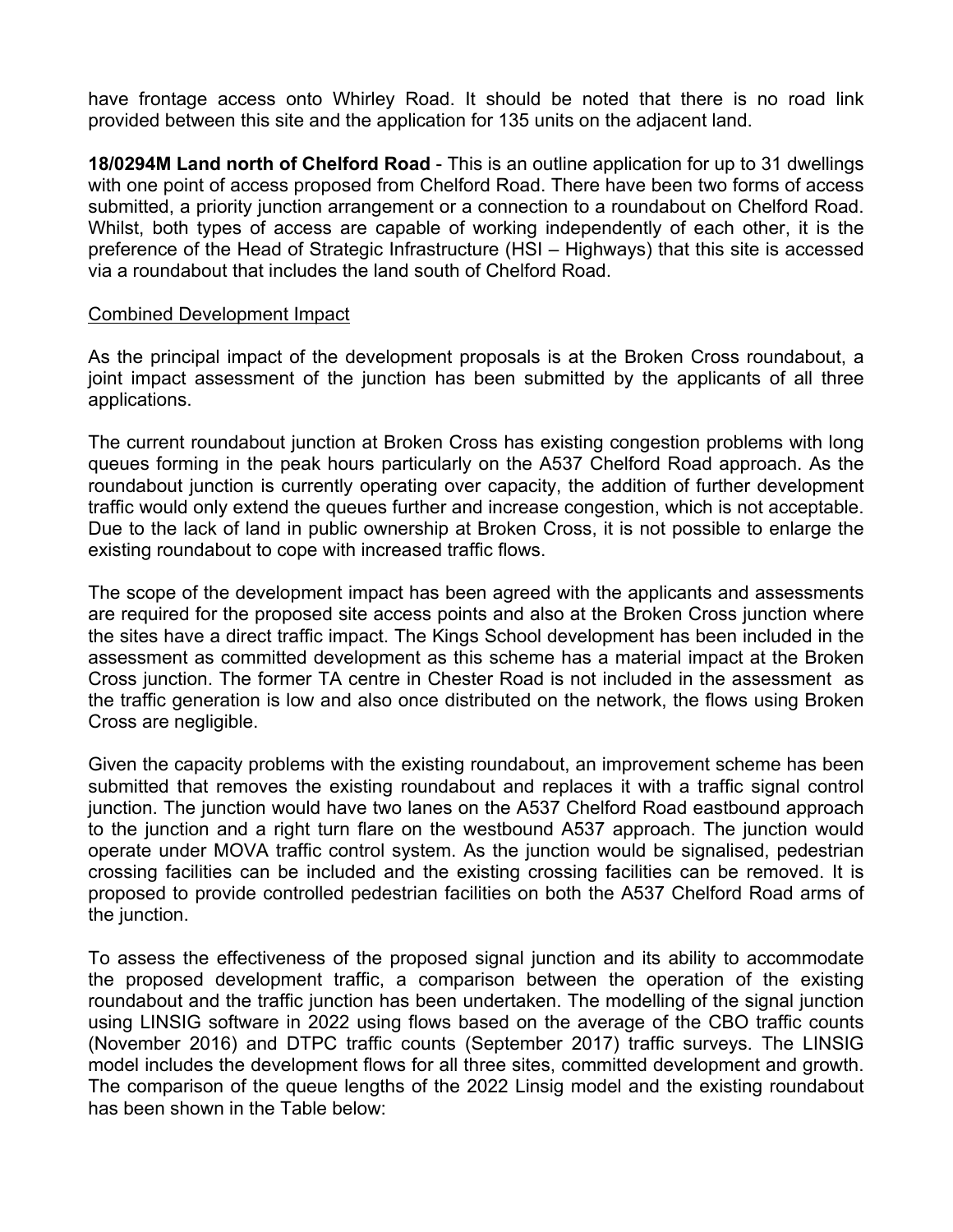Table 1.0 Mean Maximum Peak Hour Queue Lengths – Existing junction (Ex) and Proposed Signal Junction (Prop)

|                   |          | Fallibroome<br>Rd |      | A537<br><b>Chelford Rd</b> |      | Gawsworth<br>Rd |      | A537 Chester<br>Rd |      |
|-------------------|----------|-------------------|------|----------------------------|------|-----------------|------|--------------------|------|
|                   |          |                   |      |                            |      |                 |      |                    |      |
|                   |          | Ex                | Prop | Eх                         | Prop | Ex              | Prop | Ex                 | Prop |
| <b>AM</b><br>Hour | Peak     | 16                | 29   | 77                         | 35   | $31+$           | 33   | 58                 | 34   |
| <b>PM</b><br>Hour | Peak $ $ | $34+$             | 14   | 72                         | 26   | 19              | 35   | 47                 | 19   |

The queue length figures show that overall the queue lengths are much reduced on the A537 arms of the junction although there are some increases on the other arms. It should be noted that the existing roundabout flows do not include traffic growth to 2022 and this would have the effect of increasing existing queue lengths should the junction remain as a roundabout.

The capacity assessment of the signal junction (Table 1.1) indicates that the introduction of the signal junction would still be operating over capacity in the peak hours and this is as a result of high traffic flows and the constrained nature of the junction preventing a larger junction being provided.

|                            | AM peak    |    | PM peak |    |  |
|----------------------------|------------|----|---------|----|--|
|                            | <b>DOS</b> | Q  | DOS     | Q  |  |
| A537 East Left Ahead       | 94.6%      | 34 | 84 %    | 19 |  |
| Right                      | 106.1 %    |    | 84 %    |    |  |
| Gawsworth Road Right       | 104.3 %    | 33 | 107.4   | 35 |  |
| Left Ahead                 |            |    | %       |    |  |
| A537 West Left             | 99.7 %     | 35 | 78 %    | 26 |  |
| <b>Ahead Right</b>         | 104.2 %    |    | 109.2   |    |  |
|                            |            |    | %       |    |  |
| Left<br>Fallisbroome<br>Rd | 106.4 %    | 29 | 95.3 %  | 14 |  |
| <b>Ahead Right</b>         |            |    |         |    |  |

Table 1.1 LINSIG results 2022 Flows plus Development

It is important to note that the proposed signal junction will not work within capacity and there will still be residual queues at the junction. However, in regards to these applications the signal scheme can accommodate the proposed development traffic without increasing the existing level of congestion and would reduce queue levels overall.

# Broken Cross Junction

An improvement for the Broken Cross junction is included in the Local Plan as part of the development of LPS sites 16 and 18 where these sites are expected to contribute to improvements at this junction. Looking further ahead, the MMS (Macclesfield Movement Strategy) identifies key infrastructure requirements in Macclesfield to be delivered by the end of the plan period (2030). Broken Cross junction is one of the junctions to be improved and it is intended that a larger junction improvement than the current proposed traffic signal scheme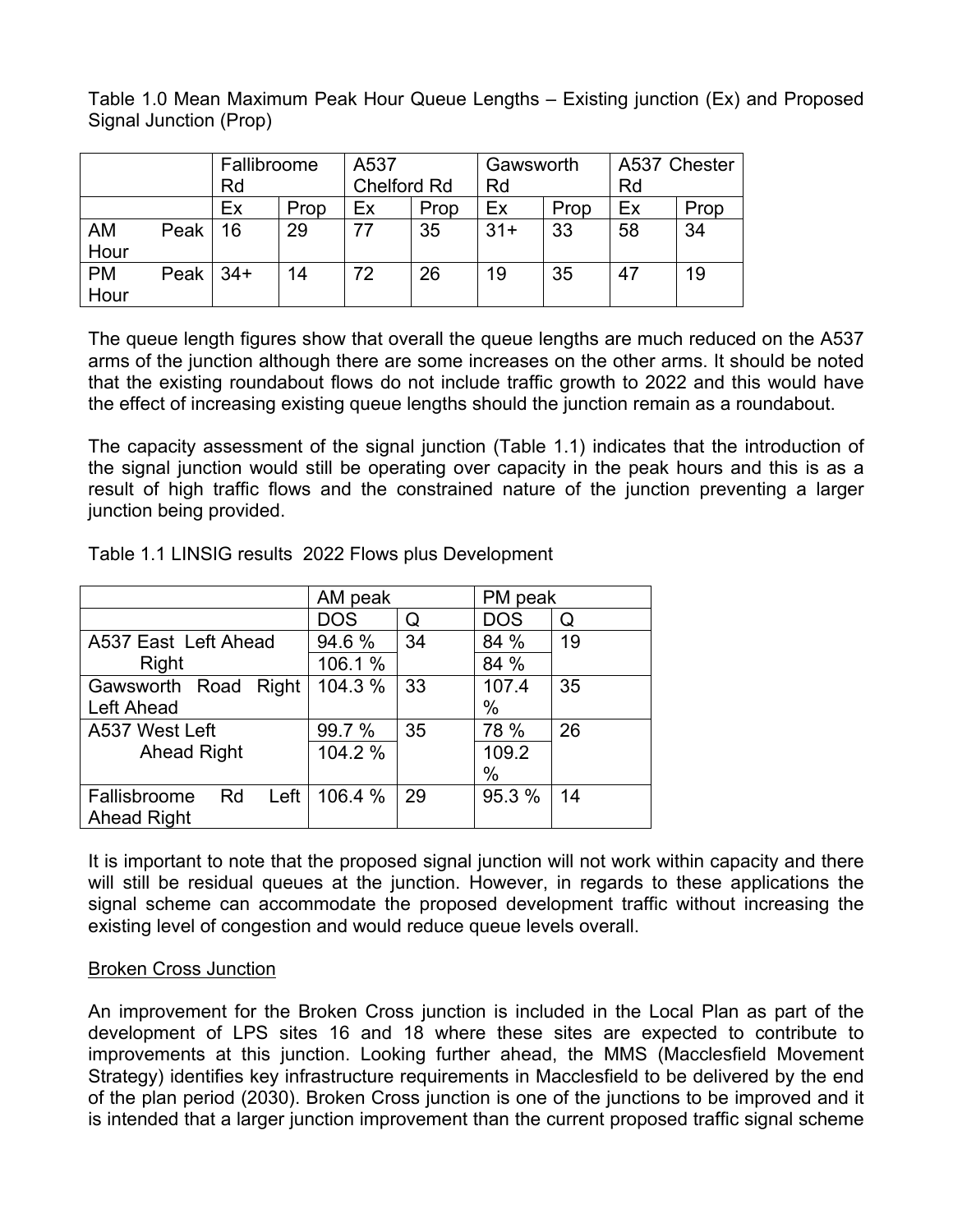would be delivered by the Council by the end of the period. At the current time, however, this project is not yet underway.

It has been estimated that the traffic signal scheme proposed as part of these applications would cost £855,000 and highways have requested that this should be delivered prior to the occupation of the 100<sup>th</sup> unit across the two larger sites. In response to the highway comments the applicants have agreed to provide the improvement scheme prior to the first occupation of any of the units across the two larger sites.

Having regard to the concerns raised by residents and given that the proposed scheme will provide highways mitigation at an earlier stage, it is considered that this would serve as a wider planning benefit of the scheme.

Developments are required only to mitigate the effects of their own impact. The proposed traffic signal scheme meets this test and as such is considered an acceptable mitigation scheme. The highway improvement scheme would need to be fully funded by the applicants and secured by condition. It would be delivered through a S278 Agreement prior to the occupation of any of the units on the two larger sites (17/4277M and 17/4034M refer).

Policy LPS 18 does indicate that this site would be expected to contribute to off-site infrastructure and in this case, there would be a requirement for such in order to deliver the improvement scheme at Broken Cross. Conditions are also needed requiring the provision of a zebra crossing on Gawsorth Road, the construction of the approved access, submission of a construction Management Plan and a Travel Plan. Subject to this, the proposals are considered to be acceptable and would provide suitable mitigation against the impacts of the development proposed. The scheme is compliant with criterion '6' and 'a' of LPS 18.

### **Accessibility and Public Rights of Way**

Policy LPS 18 of the CELPS requires the creation of pedestrian and cycle links within the site to connect with existing residential areas and facilities. The proposal would provide cycle and pedestrian access directly off Chelford Road and Whirley Road which would connect with the existing residential areas to the north, south and east. Whilst the proposals will not directly affect a public right of way, the Council's Public Rights of Way Unit (PROW) has commented that the submission makes no comment on the *quality* of cycle linkages including off-road provision. However, further details as to the permeability of the site for pedestrians and cyclists and future adjoining sites, can be appropriately secured by condition and at the reserved matters stage.

The site access will connect with the existing footway network on Chelford Road that connects with Henbury and Broken Cross. As this is an outline application, the internal footways and cycle path connections are not to be determined at this stage and will be dealt with at reserved matters.

There are existing bus stops on Chelford Road and Whirley Road that provide bus services to the local area. In addition to the bus stops, a number of facilities including schools, open space and general amenities are all within relatively close proximity of the site. Macclesfield Town Centre is approximately 2.4km from the site where the majority of shops, services and facilities are located. The location of the site is sustainable and accessible.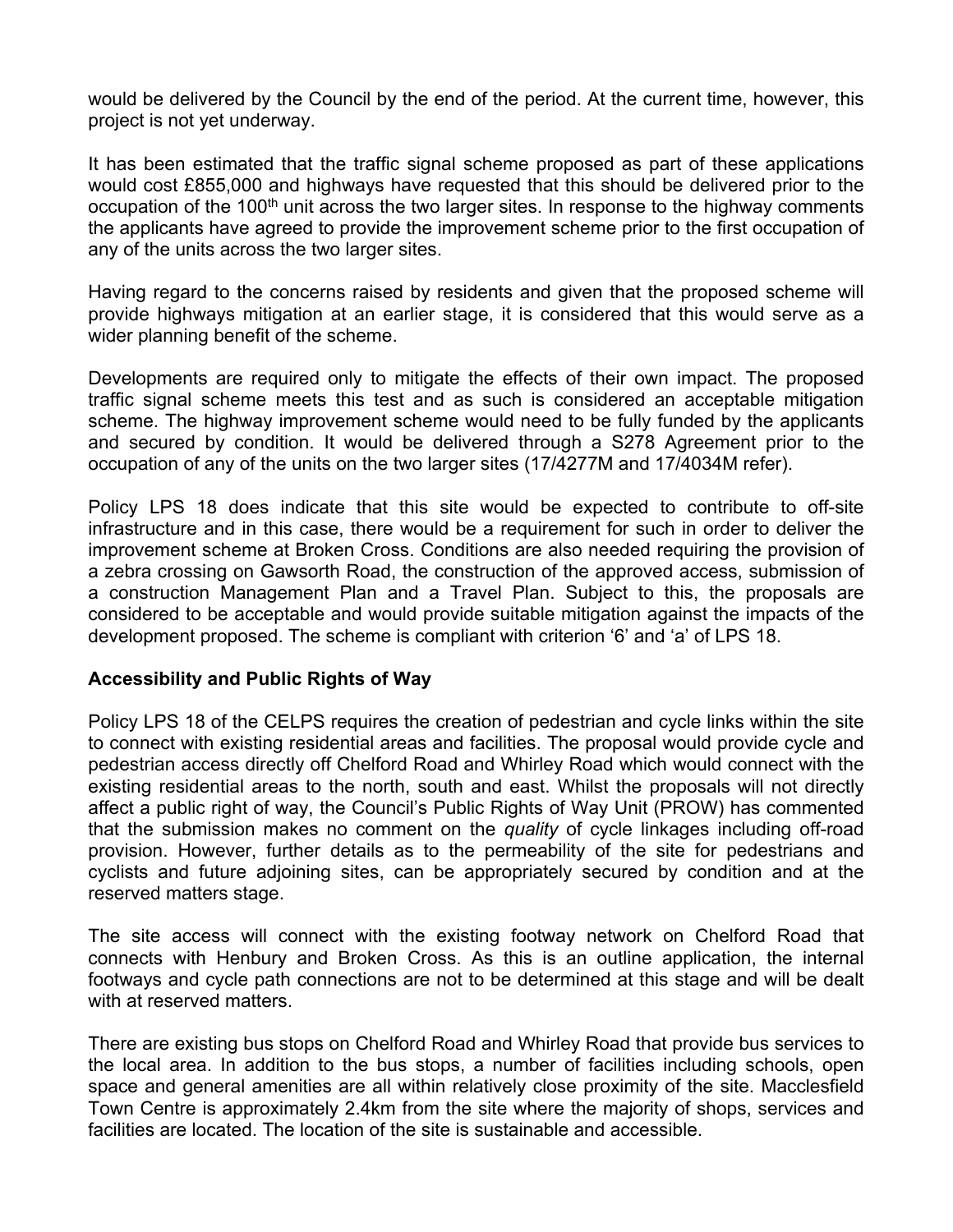With regard to the pedestrian and cycle connections with the adjoining residential areas, there is scope at the detailed reserved matters stage to ensure integration and connectivity with the existing housing development to the north and east. The indicative layout supports this concept and as such, the proposal at this stage is found to adhere to the justification to LPS 18.

### **Trees**

LPS 18 states that the development of the site will be achieved through; '*The incorporation of natural features such as trees, the existing pond and landform features into any development, and the creation of a readily recognisable green belt boundary, that will endure in the long term along the western edge by tree planting and landscaping along the existing hedge line'*.

The application is supported by an Arboricultural Impact Assessment and has identified 22 individual trees, 11 Groups of trees and 6 hedges of which 2 are High (A) category trees, 14 Moderate (B) category trees, 13 Low (C) category trees and 4 Poor (U) category. There are currently no specimens subject of Tree Preservation Orders within the application site.

The majority of tree cover within the site comprises of mainly hawthorn and elder and a community plantation of young native trees (G3) which includes a mature Oak (T7) in declining condition.

Representations from residents and a Parish Tree Warden have been received requesting that trees on the site be protected by a Tree Preservation Order TPO) with specific focus on the community plantation. An Amenity Evaluation was undertaken in October 2017 to consider whether trees within the site were suitable for protection by a TPO. The evaluation concluded that whilst the mature trees on the site are clearly visible from a number of pubic vantage points, trees within the plantation were not significantly visible nor defined the landscape character. Two mature trees Oak (T8) and Ash (T14) are noted as significant landscape features, however, both contain arboricultural defects that preclude their protection by a TPO. Trees along the southern boundary of the site provide some degree of screening to the rear of properties on Chester Road, however, none are considered to be of significant arboricultural merit to justify protection.

Notwithstanding the above, the final layout design will need to take account of both above and below ground constraints of those trees identified for retention within and immediately offsite. In this regard, the final layout will need to have due regard to the shading and social proximity of retained trees and their relationship to development particularly along the southern boundary of the site and along the northern site boundary adjacent to no. 50 Whirley Road.

The Arboricultural Assessment identifies approximately 0.17ha of new Community Woodland shown on the Masterplan which is to be planted along the western boundary of the site as mitigation for the loss of the young planting. Further planting of large canopy species to mitigate the loss of the poor quality/dying Oak trees is also referred to in the Assessment. Subject to further details being provided in the landscape proposals in any subsequent reserved matters application, the Council's Senior Arboricultural Officer has confirmed that this would provide the mitigation and sustainable tree cover as stipulated by criterion 3 and 4 of the site allocation.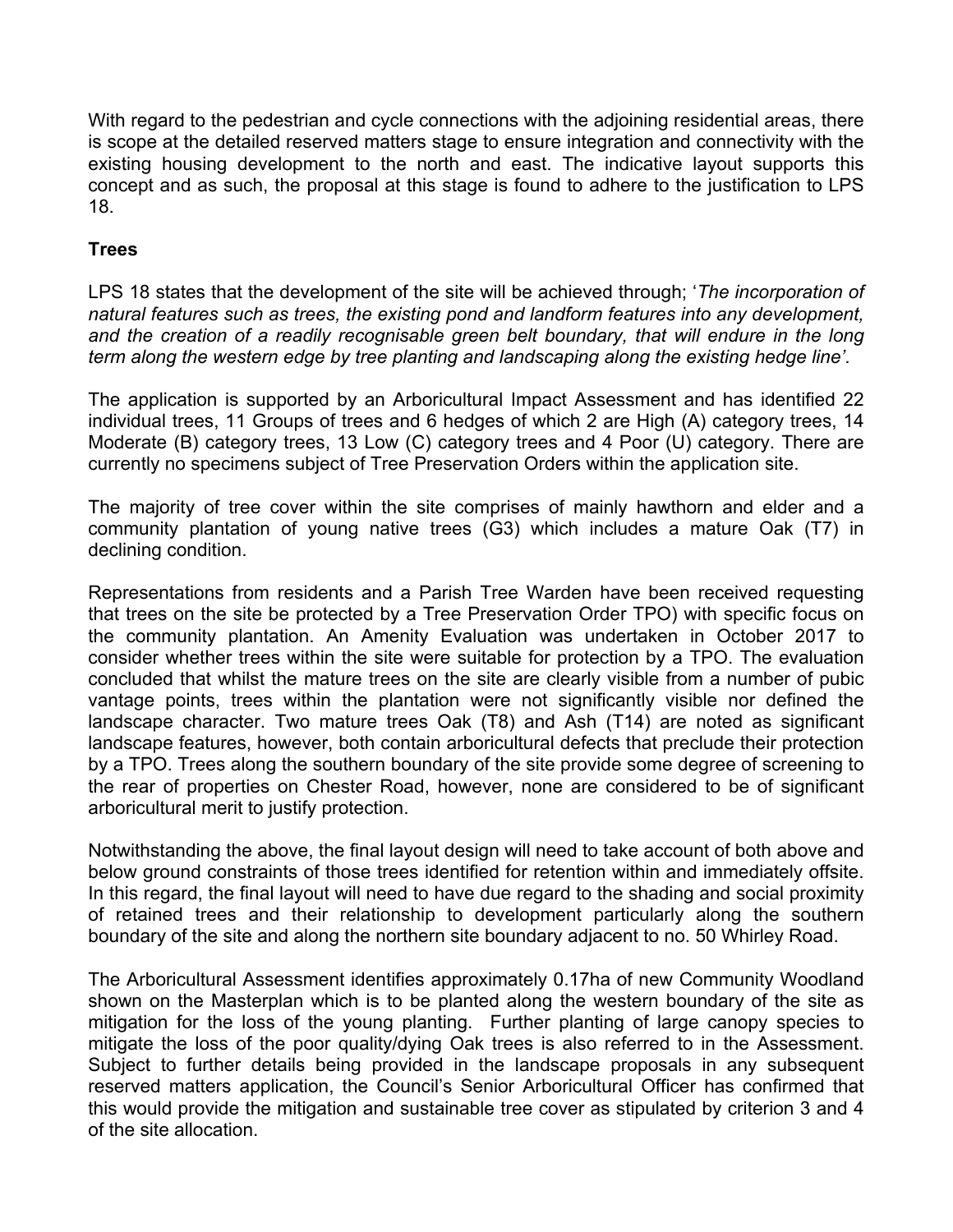Any future reserved matters application shall be supported by an Arboricultural Impact Assessment and Tree Protection Plan which could be secured by condition.

### **Landscape**

As part of the application a Landscape and Visual Appraisal (LVA) has been submitted, based upon the recommendations and methodology in national guidelines for landscape and visual impact assessment. The LVA identifies that the landscape character as identified in the Cheshire Landscape Character Assessment is Type 17: Higher Farms and Woods, and specifically the Gawsworth Character area (HFW1) for the western part of the site and Urban for the eastern part. Whilst the Cheshire Landscape Character Assessment does not offer descriptions of urban areas, the Cheshire East Design Guide does, and in this case identifies that the settlement pattern for this part of Cheshire are the Silk, Cotton and Market Towns.

The LVA indicates that the development will involve the removal of the agricultural grassland that currently covers the site and concludes that the sensitivity of the site is medium, the magnitude of change will be high and the level of landscape effects for the agricultural land will be moderate to major; the effects for hedgerows/trees will be moderate to major, and the effects on the site will be major. The visual appraisal identifies the effects as being major from some viewpoints

A group of trees (G3) forms a belt across the central part of the site and is identified as being species rich and in good condition as well as exhibiting potential to form a valuable landscape and ecological feature within the site. The applicant has submitted a revised indicative layout / masterplan to show how 135 dwellings could be accommodated on the site whilst respecting existing landscape features such as hedgerows and trees.

The submission states that there are hedgerows and trees present on site and on the surrounding boundaries and that these will be predominantly retained, and that character areas will be created with a number of design proposals including a fragmented edge to the western edge, partly through the provision of a Public Open Space and Landscape Buffer and Ecology Enhancement Area. These also form part of the Landscape Vision for the scheme. Subject to this coming forward through to the reserved matters application/s, the landscape impact of the proposals is deemed to be acceptable.

# **Ecology**

The application has been supported by an ecological assessment dealing with the following species:

Great Crested Newts - The Council's Nature Conservation Officer (NCO) has confirmed that a small population of Great Crested Newts (GCN) has been recorded at two ponds adjacent to the proposed development. In the absence of mitigation, the Council's Nature Conservation Officer (NCO) has advised that the proposed development will result in a medium magnitude adverse impact on this population due to the loss of terrestrial habitat located in close proximity to the identified ponds and the risk of animals being injured or killed during the construction process.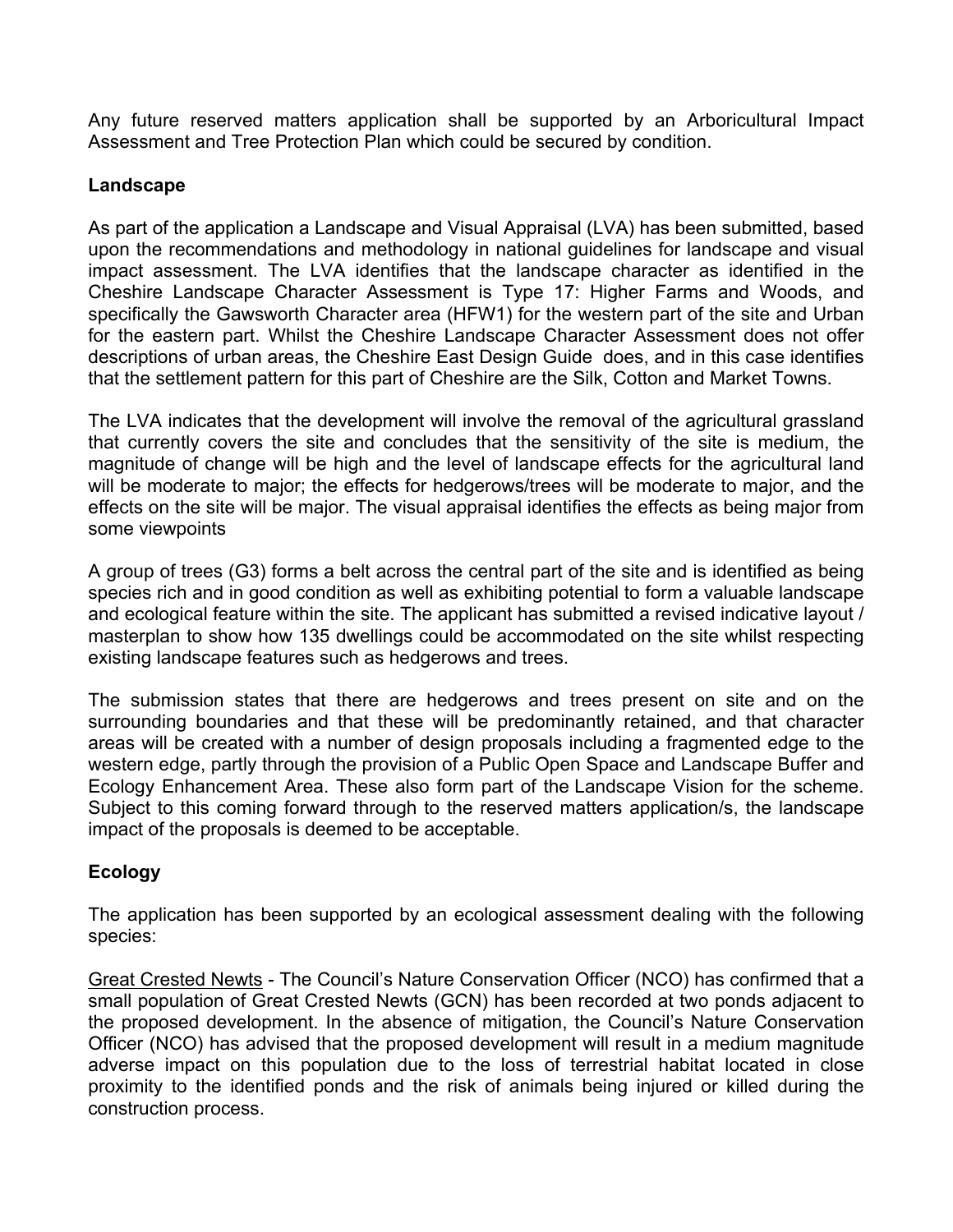To mitigate and compensate for the impacts of the proposed development, the applicant is proposing to enhance the retained on-site pond for amphibians, which would be set within an area of suitable terrestrial habitat. To mitigate the risk of newts being killed or injured, animals would be removed and excluded from the footprint of the proposed development using standard best practice methodologies under the terms of a Natural England licence. The NCO has advised that the proposed mitigation and compensation measures are acceptable and are likely to maintain the favourable conservation status of the GCN population affected by the proposed works. This is subject to a condition requiring any future reserved matters application to be supported by a detailed great crested newt mitigation strategy.

Ponds - The proposed development will result in the loss of an existing pond (not used by Great Crested Newts). The applicant is proposing to deepen and enhance the other retained pond on site and suggests that this be considered suitable compensation for the loss of the other pond. The NCO has advised that this is acceptable subject to a condition which requires the submission and implementation of a detailed design for the new pond and a detailed specification for the deepening and enhancement of the retained pond in support of any future reserved matters application.

Hedgerows - Hedgerows are a priority habitat and hence a material consideration. The proposed development is likely to result in the loss of defunct hedgerows from the interior of the site and also the loss of sections of hedgerow to facilitate the site access to the south and along the Whirley Road frontage. In order to minimise the loss of hedgerows associated with the proposed development, it is recommended that the hedgerow along Whirley Road be retained as far as is practicable. Detailed planting proposals should be provided at the reserved matters stage to compensate for any hedgerows losses.

Brown Hare and Polecat - These two priority species have been recorded within 1km of the application site. The proposed development may result in some localised impacts on these two species, but the habitats on site do not appear to be significantly important for them.

Hedgehog - Hedgehogs are a biodiversity action plan priority species. There are records of hedgehogs in the broad locality of the proposed development and so the species may occur on the site of the proposed development. As such, the reserved matters should ensure that there are *gaps for hedgehogs to incorporated into any garden or boundary fencing proposed to facilitate movement.*

Bats - A tree that would be lost as a result of the proposed development has the potential to support roosting bats. The said tree has been subject to a further bat survey. No evidence of roosting bats was recorded and therefore roosting bats are not likely to be affected by the proposed development. A condition should be attached which requires an updated survey to be undertaken in support of any future reserved matters application that would result in the loss of this tree. Also, to avoid any adverse impacts on bats resulting from any lighting associated with the development, a condition should be attached requiring any additional lighting to be agreed with the LPA and bat roosts could be incorporated into the development.

Nesting Birds - House Sparrow occurs in this locality. The provision of features suitable for this species as part of the development provides an opportunity to secure an enhancement for this species. This could be secured by condition.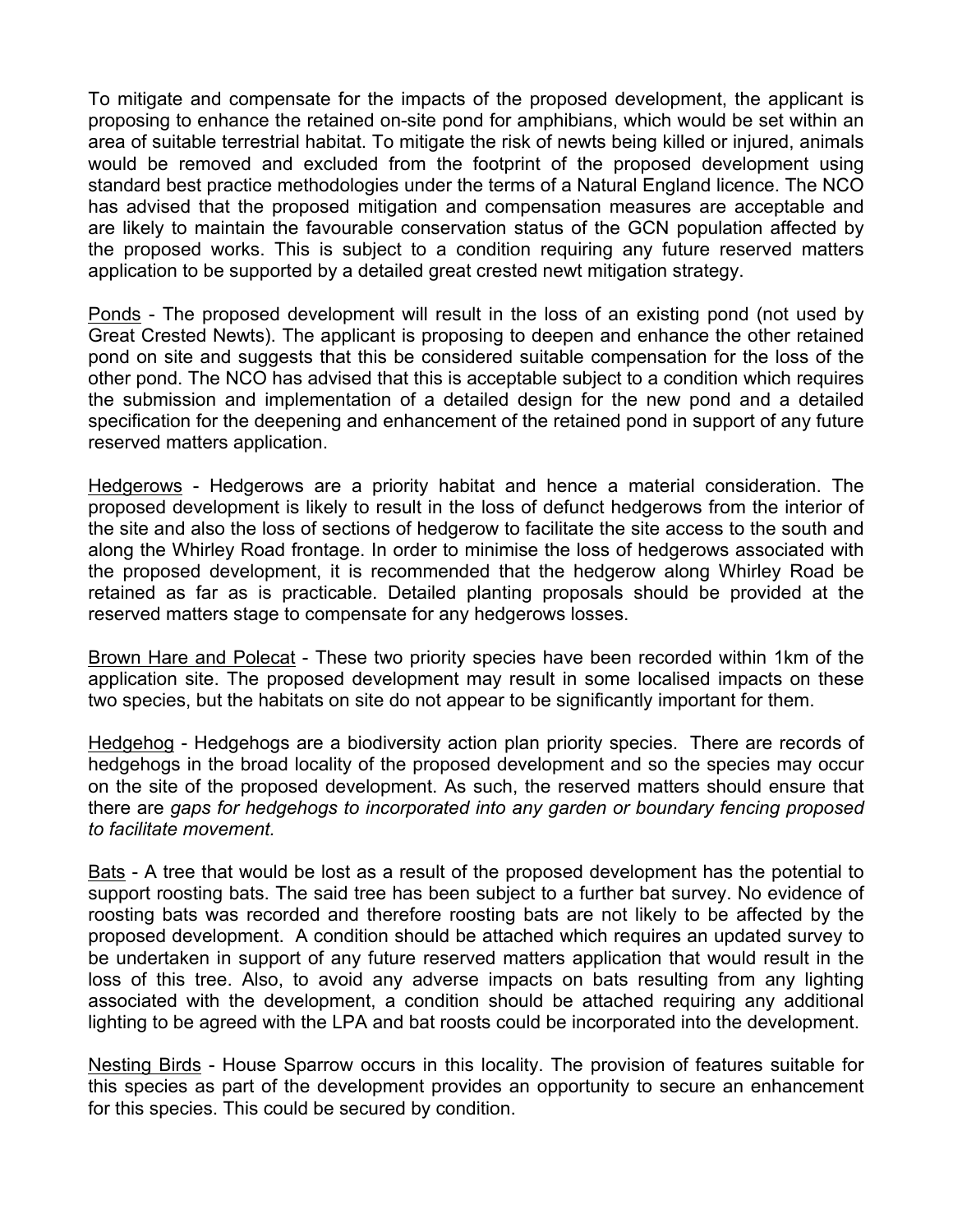### **Habitat Regulations**

It should be noted that since a European Protected Species (Great Crested Newts) has been recorded on site and is likely to be adversely affected by the proposed development, the local planning authority must have regard to whether Natural England would be likely to subsequently grant the applicant a European Protected species license under the Habitat Regulations. A license under the Habitats Regulations can only be granted when:

- the development is of overriding public interest,
- there are no suitable alternatives and
- the favourable conservation status of the species will be maintained.

The principle of developing this site for residential purposes has been deemed to be acceptable through the adoption of the Local Plan Strategy. The allocation of the site under LPS 18 will enable a sustainable and planned housing land release which will facilitate and assist the delivery of the Council's 5 year housing land supply. It is a requirement of the NPPF that LPAs maintain a 5 year housing land supply and therefore in this particular case, this is deemed to be of overriding public interest.

There are no suitable alternatives to providing the development on the site and the Council's NCO has confirmed that if planning consent were to be granted, the proposed mitigation/compensation is acceptable and is likely to maintain the favourable conservation status of the Great Crested Newt species. On this basis, it is considered that the proposal meets with the tests outlined in the Habitat Regulations. Subject to the proposed mitigation measures, the scheme is found to be acceptable in terms of its ecological impact and accords with MBLP Policies NE11, NE17 and CELPS Policy SE 3.

### **Design**

As this is an outline application with matters relating to layout, scale and appearance reserved for approval at a later stage, there is an indicative plan to show how a development of 135 houses could be accommodated on the site. The proposal would be served by a new access point taken from Chelford Road situated in between no.s 103 and 105. This would feed a primary access road running north to south which would then meet with a number of tertiary roads throughout the development.

The dwellings would be arranged around the internal road network with pockets of public open space to the south-east corner of the site and towards the northern and western boundaries. Towards the western boundary of the site, it would appear that the majority of properties would be arranged to front out over a proposed green corridor with footpaths. This green corridor would serve as a natural green buffer to the Green Belt to the west. Properties would likely back onto the southern boundary with the properties fronting Chelford Road. The access road would be overlooked by properties running parallel with the road with 2 units fronting Chelford Road itself. The indicative layout shows a general mix in the size of units.

The general principles and parameters shown on the illustrative plans shows a decent spread of development with well overlooked spaces. Provided that the parameters and principles are carried through to the reserved matters stage, the proposal would achieve a well designed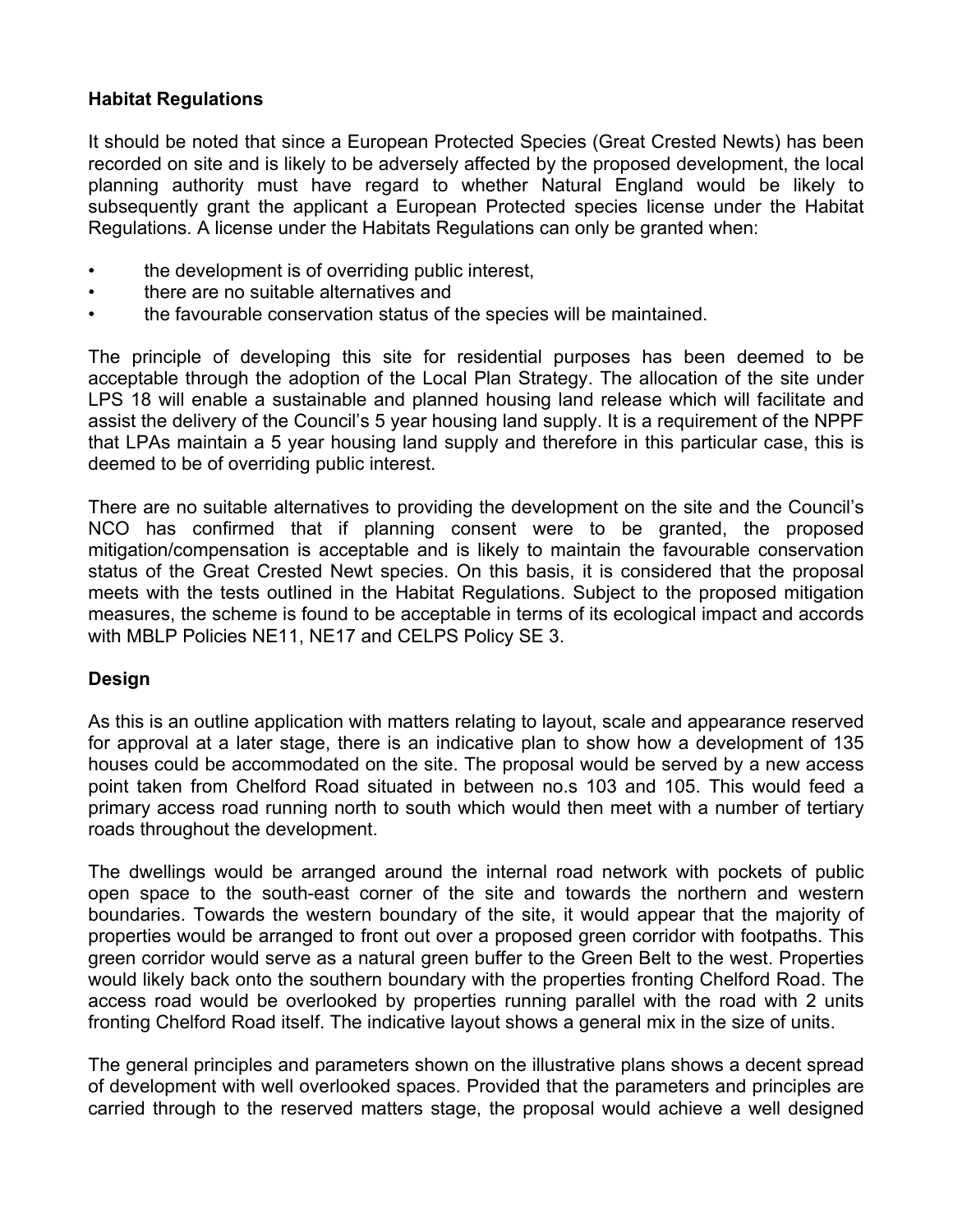residential development which would accord with LPS 18 and the Cheshire East Design Guide..

### **Flooding and Drainage**

A Flood Risk Assessment has been submitted. The site is located within Flood Zone 1 as defined by the Environment Agency indicative flood maps and as a result the chance of flooding from rivers or sea is 0.1% (1 in 1000) or less. However, it is important to note that the site does suffer from critical drainage issues and this is identified within the FRA and has also been highlighted by the Parish Council and residents.

The Environment Agency Long Term Flood Risk Map shows that isolated parts of the site exhibit a High Risk of surface water flooding. This means that annually, parts of the site have a chance of flooding of greater than 3.3%. The maximum depth of flooding modelled on site during this return period from surface water is between 300-900mm. The flooding shown to the north of the site corresponds with a marshy area. This flooding has no discernible flow and is effectively shallow ponding at a low point of the site due to the impermeable nature of the superficial geology. Surface water flooding occurs to the southern part of the site which would appear to be an overland route for a culvert surcharging.

In response to earlier concerns, further information and an updated FRA have been submitted by the applicant. The updated FRA acknowledges that **"**the site is currently susceptible to surface water flooding as there is no/limited surface water management on the site. A comprehensive scheme of surface water attenuation is proposed as part of the development, ensuring that there will be no increase in surface water runoff. In fact the proper management of surface water will eliminate the current issues reported by local residents".

The Council's Flood Risk Manager has confirmed that the surface water (SW) should be drained within site boundary and discharged at greenfield run-off rate without causing adverse flooding to existing or proposed properties. Subject to the proposed mitigation, and conditions, the proposed development will adequately mitigate the residual risk of flooding of surface water and will not increase the risk of flooding to neighbouring properties and is therefore acceptable.

Also of note is the presence of a sewer within the site which runs close to the northern boundary of the site. Criterion 'c' of LPS 18 requires that the development respects the line of the existing sewer. It is confirmed that the proposed indicative layout would respect the line of the existing sewer with no buildings situated over it. United Utilities have offered no objection to the application provided that the final layout does not include building over the sewer, or the sewer is diverted at the applicant's expense.

The Council's Flood Risk Manager and United Utilities have been consulted on this application and have no objection subject to conditions. Therefore the development is considered to be acceptable in terms of its flood risk and drainage impact and will comply with policy SE 12 of the CELPS.

### **Contaminated Land**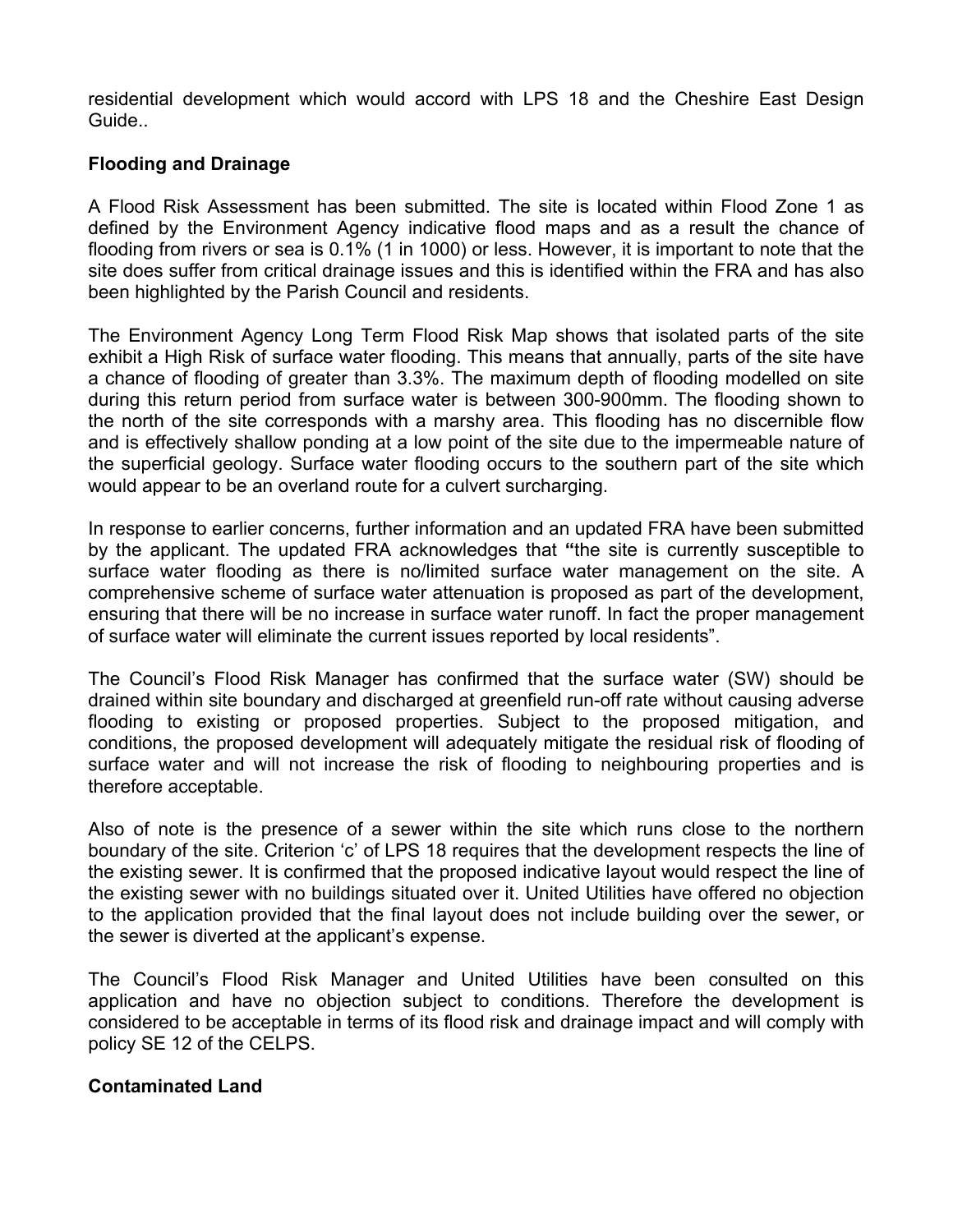The submitted Phase I Preliminary Risk Assessment has been assessed by the Council's Environmental Protection Unit, who have no objection. Any risk from unidentified contamination can be dealt with by appropriate conditions. Consequently the proposal complies with policy DC63 of the MBLP and CELPS Policy SE12.

# **ECONOMIC SUSTAINABILITY**

With regard to the economic role of sustainable development, the proposed development will help to maintain a flexible and responsive supply of land for housing as well as bringing direct and indirect economic benefits to Macclesfield including additional trade for local shops and businesses, jobs in construction and economic benefits to the construction industry supply chain.

# **S106 HEADS OF TERMS**

A s106 agreement is currently being negotiated to secure:

- **Affordable Housing comprising 30% (65% of which will be for social / affordable rent and 35% for shared ownership / intermediate tenure)**
- **Education contributions of £271,157 (primary) £310,511 (secondary) and £91,000 (Special Educational Needs) = total of £672,668**
- **Contribution of £5000 towards monitoring of Travel Plan**
- **NHS contributions of £136,080 towards merger of Practices in at Waters Green Medical Centre**
- **Public Open Space on site including provision of LEAP**
- **Management Plan for the on-site public open space and LEAP**
- **Contribution towards Recreation Open Space of £1,000 per open market family dwelling or £500 per 1 / 2 bed open market apartments**
- **Contribution towards indoor recreation of £24,050**

# **CIL Regulations**

In order to comply with the Community Infrastructure Levy (CIL) Regulations 2010 it is necessary for planning applications with legal agreements to consider the issue of whether the requirements within the S106 satisfy the following:

- (a) necessary to make the development acceptable in planning terms;
- (b) directly related to the development; and
- (c) fairly and reasonably related in scale and kind to the development.

The provision of affordable housing, public open space, indoor and outdoor sport (financial) mitigation, and healthcare (financial) mitigation are necessary, fair and reasonable to provide a sustainable form of development, to contribute towards sustainable, inclusive and mixed communities and to comply with local and national planning policy.

The development would result in increased demand for school places at the primary and secondary schools within the catchment area which currently have a shortfall of school places. In order to increase the capacity of the schools which would support the proposed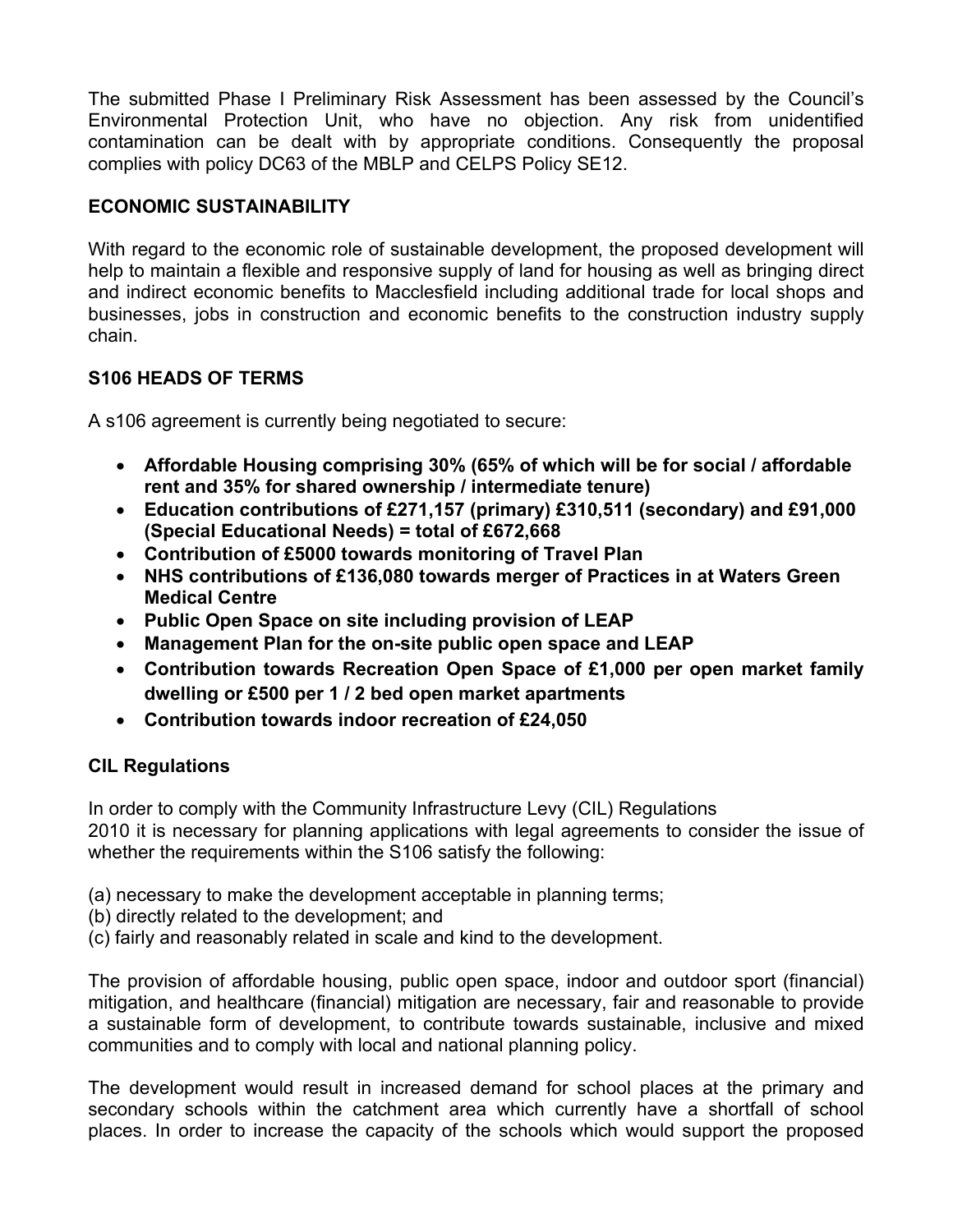development, a contribution towards primary, secondary and SEN school education is required based upon the number of units applied for. This is considered to be necessary and fair and reasonable in relation to the development.

All elements are necessary, directly relate to the development and are fair and reasonable in relation to the scale and kind of the development

### **CONCLUSIONS**

The proposal seeks to provide around 135 dwellings on part of a site allocated within the CELPS for around 150 dwellings. The comments received in representations have been given due consideration, however, subject to the satisfactory resolution of the s106 negotiations, the proposal complies with all relevant policies of the development plan and is therefore a sustainable form of development.

In accordance with Sec.38 (6) of the Planning and Compulsory Purchase Act 2004 and paragraph 11 of the Framework, the proposals should therefore be approved without delay. Accordingly a recommendation of approval is made subject to conditions and the prior completion of a s106 agreement.

### **RECOMMENDATION**

**APPROVE subject to conditions and a S106 Agreement making provision for:**

- **Affordable Housing comprising 30% (65% of which will be for social / affordable rent and 35% for shared ownership / intermediate tenure)**
- **Education contributions of £271,157 (primary) £310,511 (secondary) and £91,000 (Special Educational Needs) = total of £672,668**
- **Contribution of £5000 towards monitoring of Travel Plan**
- **NHS contributions of £136,080 towards merger of Practices in at Waters Green Medical Centre**
- **Public Open Space on site including provision of LEAP**
- **Management Plan for the on-site public open space and LEAP**
- **Contribution towards Recreation Open Space of £1,000 per open market family dwelling or £500 per 1 / 2 bed open market apartments**
- **Contribution towards indoor recreation of £24,050**

**And the following conditions:**

- **1. Standard Outline Time limit – 3 years**
- **2. Submission of Reserved Matters**
- **3. Accordance with Approved Plans**
- **4. Access to be constructed in accordance with approved plan prior to first occupation**
- **5. The highway improvement scheme to be implemented via a S278 Agreement with the Highway Authority prior to first occupation**
- **6. Access to be constructed in accordance with approved plan prior to first occupation**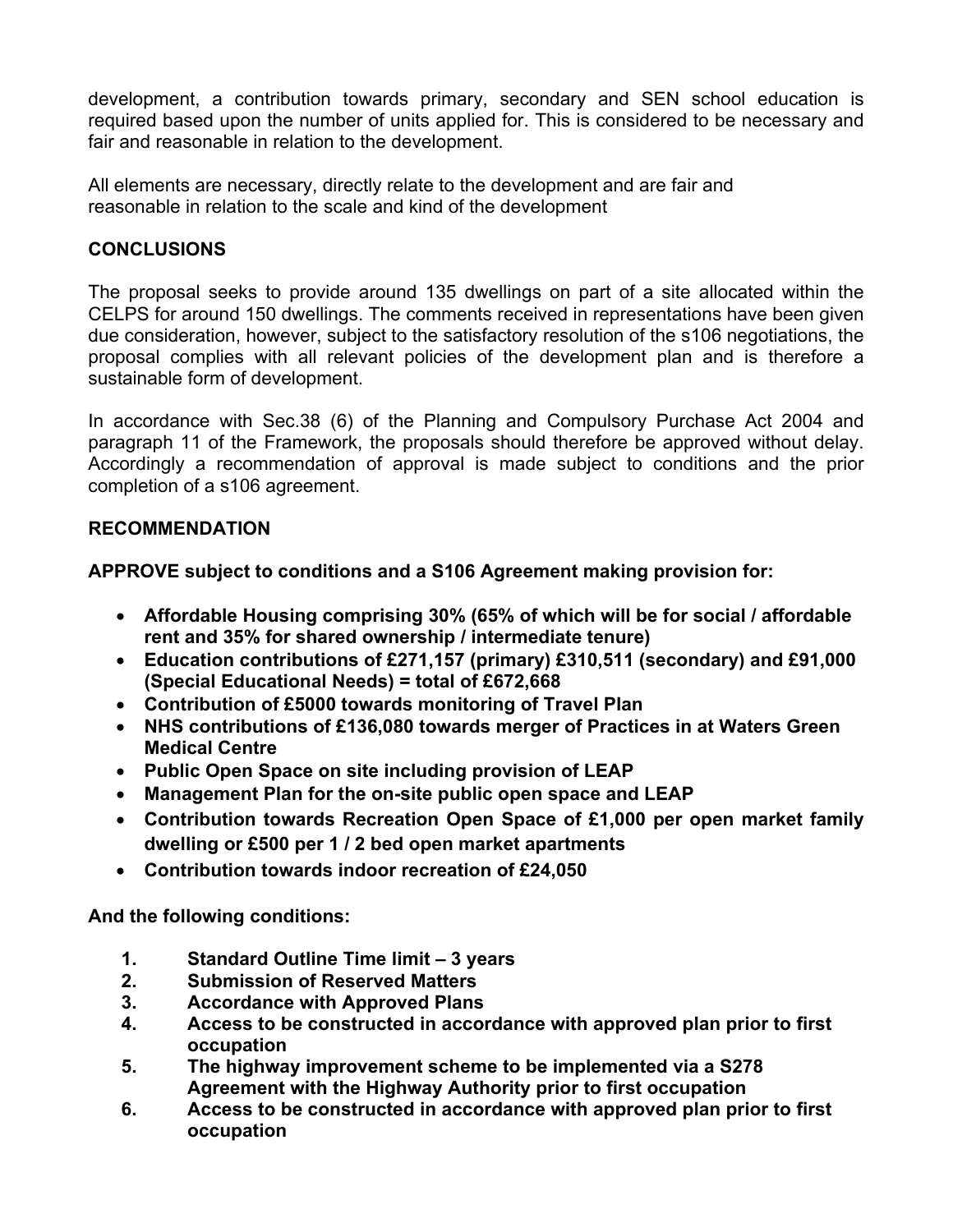- **7. either the priority junction site access or the roundabout access to Chelford Road via a S278 Agreement with the Highway Authority**
- **8. Submission, approval and implementation of a Construction Management Plan**
- **9. Final Travel Plan to be submitted. Approved and implemented**
- **10. Zebra crossing on Gawsworth Road to be provided**
- **11. Scheme of Piling works to be submitted, approved and implemented**
- **12. Dust control scheme to be submitted, approved and implemented**
- **13. Noise mitigation scheme to be submitted with reserved matters and to accord with submitted Acoustic Report**
- **14. Travel Plan to be submitted, approved and implemented**
- **15. Provision of electric vehicle infrastructure (charging points) at each property prior to first occupation**
- **16. Submission of contaminated land survey**
- **17. Remediation of contaminate land**
- **18. Details of drainage strategy to be submitted**
- **19. Development to be carried out in accordance with submitted Flood Risk Assessment**
- **20. Scheme of foul and surface water drainage to be submitted**
- **21. Submission of a detailed drainage strategy / design, associated management / maintenance plan**
- **22. Reserved matters to be supported by detailed finished ground and floor levels**
- **23. Reserved matters application to be supported by updated Bat Survey**
- **24. Reserved matters application to be supported by a method statement for the management of invasive non-native plant species**
- **25. Development to be carried out in accordance with in accordance with the recommendations of the submitted Ecological Report**
- **26. Reserved matters application to be supported by a detailed great crested newt mitigation strategy**
- **27. Reserved matters application to be supported a detailed design for the new pond and a detailed specification for the deepening and enhancement of the retained pond**
- **28. Nesting Birds Survey to be carried if works are to be carried out during the bird breeding season**
- **29. Proposals for the incorporation of features into the scheme suitable for use by roosting bats and nesting birds to be submitted**
- **30. Reserved matters application to be supported by an Arboricultural Impact Assessment and Tree Protection Plan**
- **31. Detailed lighting scheme to be submitted in support any future reserved matters application.**
- **32. Reserved matters to include a signage scheme directing users to local cycle and footpath routes**
- **33. Scheme for the provision of bat roosts to be incorporated into the development to be submitted, approved and implemented.**

*In the event of any changes being needed to the wording of the Committee's decision (such as to delete, vary or add conditions / informatives / planning*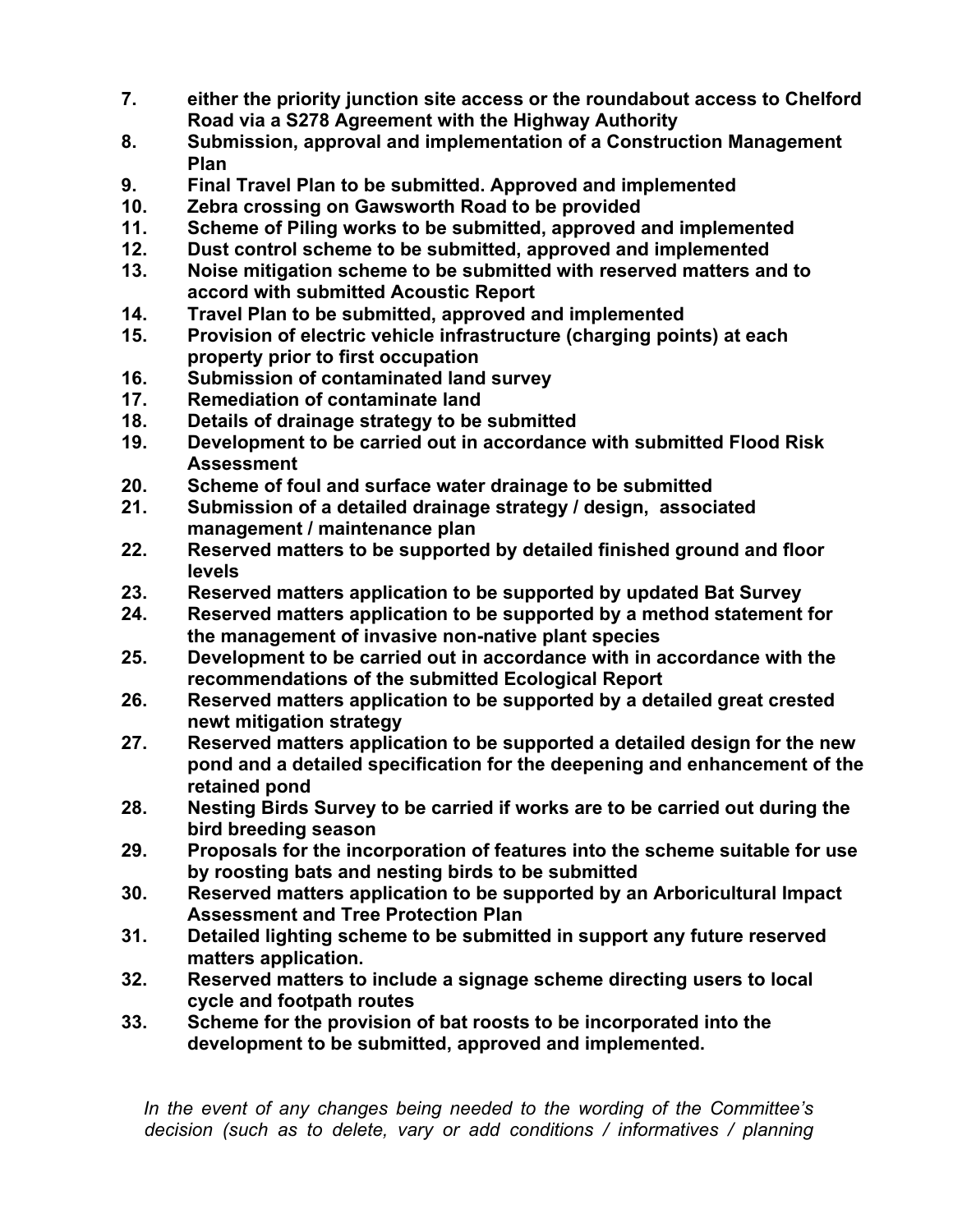*obligations or reasons for approval/refusal) prior to the decision being issued, the Head of Planning (Regulation) delegated authority to do so in consultation with the Chairman of the Strategic Planning Board, provided that the changes do not exceed the substantive nature of the Committee's decision.*